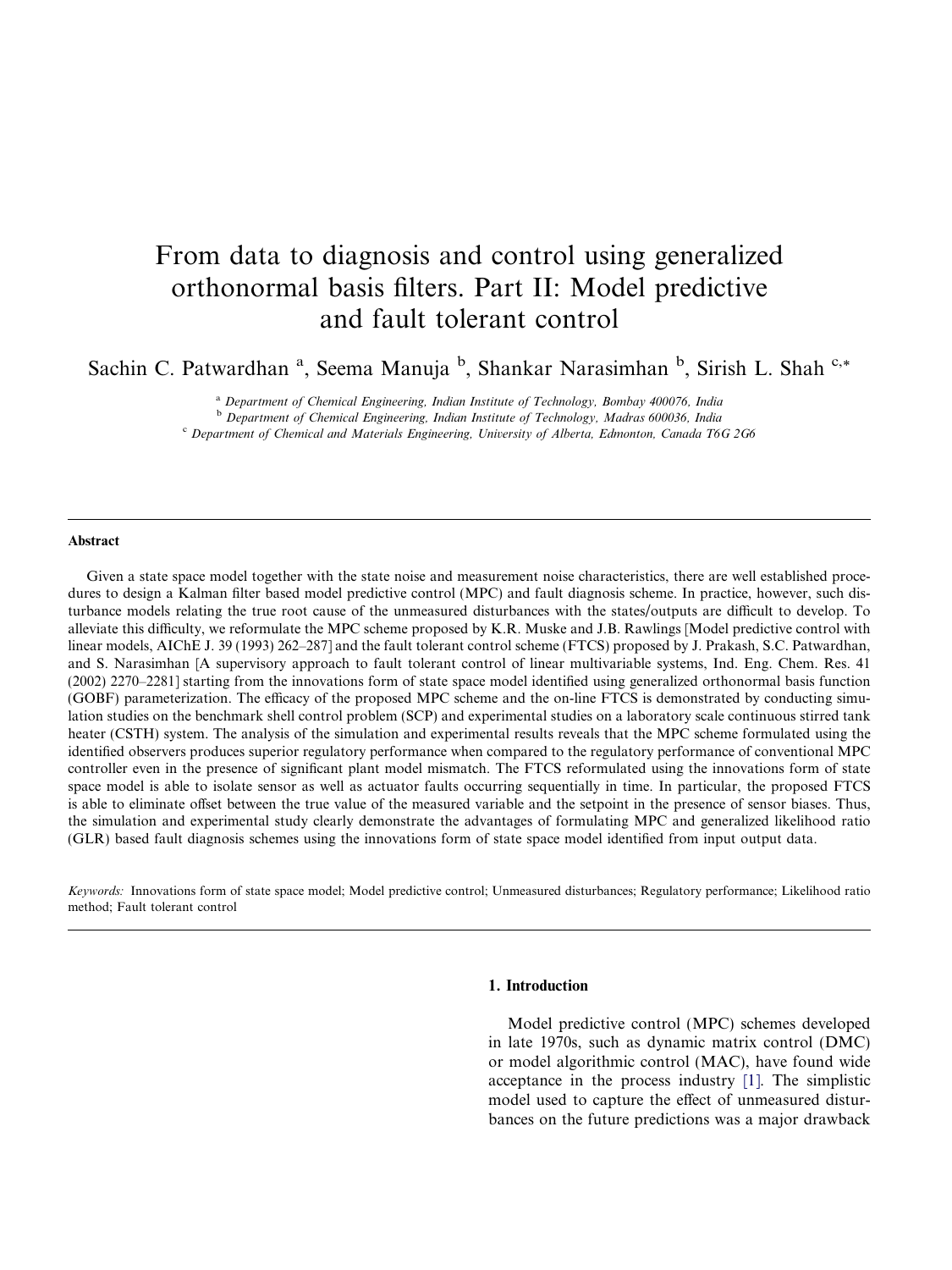of these control algorithms. In order to overcome this drawback, Navratil et al. [\[2\]](#page-17-0) and Ricker [\[3,4\]](#page-17-0) proposed an alternative formulation of MPC based on a state space model, which represents unmeasured disturbances and measurement noise as stochastic processes. This state space model was used to develop a Kalman filter, which explicitly accounts for the effects of the past unmeasured disturbances on the current state estimates and, in turn, improves the predicted state estimates over the future horizon. The development and analysis of schemes based on the stochastic state space models has been one of the main directions of research in the area of linear model predictive control (MPC) in the last decade [\[5–9\]](#page-18-0).

Another area of research which is gaining increasing importance in recent years is on-line model based diagnosis of incipient faults [\[10,11\].](#page-18-0) Chemical plants usually involve a large number of measurements and actuators, which are used for process monitoring and control. Soft faults such as biases or drifts in measurement sensors and actuators are probably the most commonly encountered faults in process operation. If these faults are not detected in time and a corrective action is not taken to counteract their effects, then they can cause degradation in the closed loop performance and can have an impact on the safety and the productivity of the plant. Thus, in order to ensure that plant operation continues without much degradation in control performance until the scheduled maintenance of the measuring instruments/ control valves is carried out, it is necessary to develop fault tolerant control schemes (FTCS), which can accommodate soft faults in these devices. Recently, Prakash et al. [\[12\]](#page-18-0) have proposed an on-line fault tolerant control scheme (FTCS), which combines a model based fault detection and identification (FDI) technique with a conventional controller such as MPC. Given a linearized first principles model together with the state noise and the measurement noise characteristics, they have developed procedures for on-line diagnosis and compensation of biases and drifts in sensors, actuators, unmeasured disturbances and model parameters. The FDI component used in their scheme is based on a modified on-line version of the generalized likelihood ratio (GLR) method proposed by Willsky and Jones [\[13\]](#page-18-0), which uses the innovation sequence generated by the Kalman filter for fault identification. Thus, similar to the state space formulation of MPC schemes, the key component of the GLR based FDI scheme is the Kalman filter, which provides the optimal (or the maximum likelihood) estimates of states in presence of unmeasured disturbances.

Given the state noise and measurement noise characteristics, there are well established procedures to design a Kalman filter based model predictive controller or a GLR based FDI scheme. In most of the Kalman filter based MPC formulations available in the literature or in the FTCS proposed by Prakash et al. [\[12\]](#page-18-0), it is implicitly assumed that the model relating actual (physical) unmeasured disturbance variables (such as feed composition fluctuations) with the state/output dynamics is available a priori. In practice, however, such disturbance models relating the true root cause of the unmeasured disturbances with the states/outputs are difficult to develop. In addition to the disturbance model, the development of Kalman filter requires knowledge of state and measurement noise characteristics. Since the covariances of state and measurement noise are typically not known in many practical situations, these noise model parameters are treated as tuning parameters in most of the formulations [\[4,6\].](#page-17-0) Even in the GPC formulation proposed by Clarke et al. [\[14\]](#page-18-0), the coefficients of the noise polynomial (or the C polynomial) are often treated as tuning parameters. If the system dimension is small and physical sources of unmeasured disturbances are known, it is relatively easy to select the noise model parameters. However, the task of tuning these parameters can become difficult for a large dimensional system. Moreover, the state estimates generated by the Kalman filter with a tuned noise model may be suboptimal if the true nature of the unmeasured disturbances is significantly different. The inaccuracies in the state estimates may not cause serious difficulties in MPC formulation. However, they can cause significant degradation in the performance of the FDI scheme [\[12\].](#page-18-0)

One remedy to this problem is to develop stochastic models for the unmeasured disturbances directly from the input–output data and use them in MPC/FDI formulations [\[15–17\].](#page-18-0) From a practical viewpoint, this can considerably simplify the implementation of a MPC/ FDI scheme based on the stochastic state space models. Conventionally, the noise modeling is viewed only as a way of improving the deterministic part of the model. The present work, however, is based on the premise that the identified stochastic component of the model can be potentially useful in improving predictions [\[8\]](#page-18-0) and can be used directly in the MPC formulation for improving the regulatory performance or for developing GLR based FDI scheme for isolation of actuator and sensor faults.

The objective of the current work is to demonstrate the development of a model predictive and fault tolerant control scheme using an innovations form of state space model derived purely from data using system identification techniques. The innovations form of state space model developed in the accompanying paper [\[20\]](#page-18-0) is already in the form of a Kalman predictor and the Kalman gain matrix has been identified directly from the data (see [\[18,19\]](#page-18-0) for detailed discussion). In the present work, we reformulate the MPC scheme proposed by Muske and Rawlings [\[5\]](#page-18-0) and the FTCS scheme by Prakash et al. [\[12\]](#page-18-0) using the identified innovations form of state space model in the accompanying paper [\[20\].](#page-18-0) Note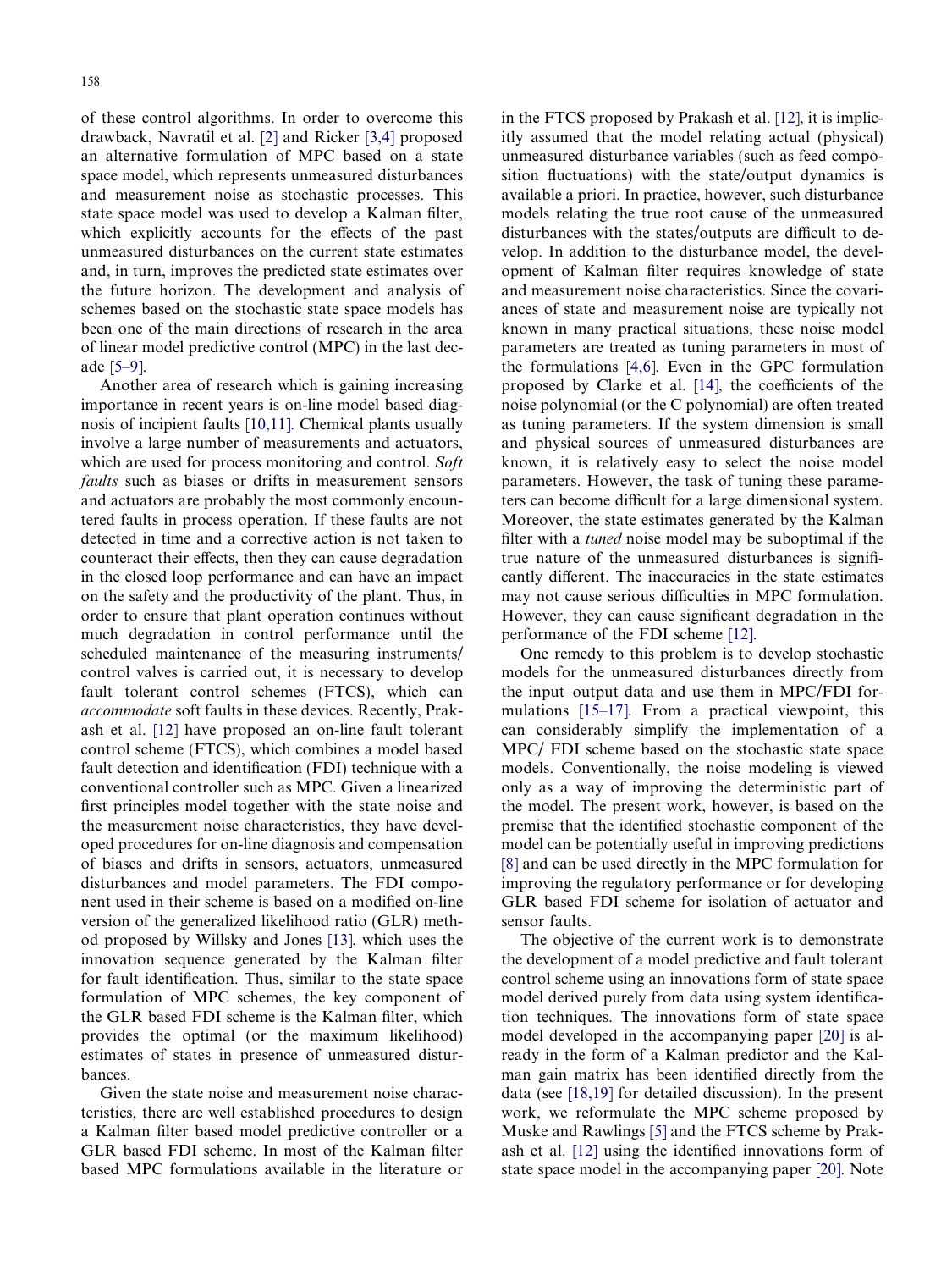<span id="page-2-0"></span>that, unlike the MISO models developed conventionally, these identified state space models also account for the correlations between the outputs as stressed by Morari and Lee [\[8\]](#page-18-0) while discussing identification related issues in their recent review on MPC. In the reformulation of the fault tolerant control scheme using identified models, we limit our considerations to soft faults caused by sensor and actuator biases. If a model of the process is developed from first principles, then it is possible to do root cause analysis of changes in the unmeasured disturbances and small magnitude parametric drifts and use the diagnostic information in a fault tolerant control scheme as demonstrated by Prakash et al. [\[12\]](#page-18-0). A key problem that needs to be addressed with identified models is the isolation of such changes with no a priori knowledge of their effect on process dynamics. The current state of the art even in fault detection and identification (FDI)—let alone fault tolerant control—does not adequately address the problem of diagnosing multiplicative faults using identified models. Therefore, the scope of this paper is limited to additive soft faults in sensors and actuators. The efficacy of the proposed MPC scheme and the on-line FTCS is demonstrated by conducting simulation studies on the benchmark shell control problem (SCP) and experimental studies on a laboratory scale continuous stirred tank heater (CSTH) system.

This paper is organized in seven sections. The next section presents development of the state estimator based on the minimal order innovations form of state space model identified in the accompanying paper [\[20\].](#page-18-0) The MPC and FTCS schemes are reformulated using this state estimator in Sections 3 and 4, respectively. Section [5](#page-7-0) presents the results of the simulation studies carried out on the shell control problem and Section [6](#page-12-0) presents the results of experimental verification using the CSTH. The main conclusions reached from the simulation and the experimental studies are discussed in the last section.

#### 2. State space model and Kalman filter

The main component of MPC or FTCS is the model describing deterministic and stochastic contributions to process dynamics, which is used to develop the Kalman filter. The minimal/low order innovations form of state space model developed in the accompanying paper [\[20\]](#page-18-0) is of the form

$$
\mathbf{X}(k+1) = \mathbf{\Phi} \mathbf{X}(k) + \mathbf{\Gamma} \mathbf{u}(k) + \mathbf{K} \mathbf{e}(k),
$$
 (2.1)

$$
\mathbf{y}(k) = \mathbf{C}\mathbf{X}(k) + \mathbf{e}(k),\tag{2.2}
$$

where  $\mathbf{X}(k) \in \mathbb{R}^n$ ,  $\mathbf{u}(k) \in \mathbb{R}^m$  and  $\mathbf{y}(k) \in \mathbb{R}^r$  represent state, manipulated input and output vectors, respectively. Here, the innovations (or residuals)  $\{e(k)\}\$ are a zero mean Gaussian white noise sequence with covariance matrix  $V_e$  and **K** represents the corresponding steady state Kalman gain. The above model can be re-written as

$$
\mathbf{X}(k+1) = \mathbf{\Phi} \mathbf{X}(k) + \mathbf{\Gamma} \mathbf{u}(k) + \mathbf{w}(k),
$$
 (2.3)

$$
\mathbf{y}(k) = \mathbf{C}\mathbf{X}(k) + \mathbf{v}(k),\tag{2.4}
$$

where the vectors  $w(k) \in R^n$  and  $v(k) \in R^r$  are zero mean white noise sequences such that

$$
\mathbf{R}_1 = E[\mathbf{w}(k)\mathbf{w}(k)^{\mathrm{T}}] = \mathbf{K} \mathbf{V}_e \mathbf{K}^{\mathrm{T}},
$$
\n(2.5)

$$
\mathbf{R}_{12} = E[\mathbf{w}(k)\mathbf{v}(k)^{\mathrm{T}}] = \mathbf{K} \mathbf{V}_e,\tag{2.6}
$$

$$
\mathbf{R}_2 = E[\mathbf{v}(k)\mathbf{v}(k)^{\mathrm{T}}] = \mathbf{V}_e.
$$
 (2.7)

Note that, the use of the identification procedure proposed in the accompanying paper [\[20\]](#page-18-0) implies that the model is open loop stable, controllable and observable (by construction). This model can be used to develop the optimal state predictor as follows:

$$
\mathbf{e}(k) = \mathbf{y}(k) - \mathbf{C}\widehat{\mathbf{X}}(k/k - 1),\tag{2.8}
$$

$$
\widehat{\mathbf{X}}(k+1/k) = \mathbf{\Phi}\widehat{\mathbf{X}}(k/k-1) + \mathbf{\Gamma}\mathbf{u}(k) + \mathbf{K}\mathbf{e}(k),\tag{2.9}
$$

where  $\bf{K}$  is the solution of the steady state Riccati equation

$$
\mathbf{K} = [\mathbf{\Phi} \mathbf{P}_{\infty} \mathbf{C}^{\mathrm{T}} + \mathbf{R}_{12}] [\mathbf{C} \mathbf{P}_{\infty} \mathbf{C}^{\mathrm{T}} + \mathbf{R}_{2}]^{-1}, \tag{2.10}
$$

$$
\mathbf{P}_{\infty} = \mathbf{\Phi} \mathbf{P}_{\infty} \mathbf{\Phi}^{\mathrm{T}} + \mathbf{R}_1 - \mathbf{K} [\mathbf{C} \mathbf{P}_{\infty} \mathbf{C}^{\mathrm{T}} + \mathbf{R}_2] \mathbf{K}^{\mathrm{T}}.
$$
 (2.11)

Here, matrix  $P_{\infty}$  denotes steady state covariance of error in state estimation. Note that matrix  $K$  appearing in Eq.  $(2.1)$  and **K** obtained by solving the above Riccati equations are identical matrices (see [\[18,19\]](#page-18-0)).

#### 3. Model predictive control formulation

In this section, we reformulate model predictive control using the model given by Eqs.  $(2.3)$ – $(2.7)$ . Note that the deterministic component of the innovations form of state space model equations  $(2.1)$ – $(2.2)$  developed in the accompanying paper [\[20\]](#page-18-0) has been parameterized using generalized orthonormal basis filters (GOBF). As a consequence, we restrict ourselves to predictive control formulation for open loop stable processes. If the process under consideration has unstable or integrating mode(s), it is assumed that these modes are stabilized by feedback prior to the model development exercise.

#### 3.1. Model based prediction of future behavior

In a typical MPC formulation, at each sampling instant, the optimal state estimator/filter is used for predicting future behavior of the plant over a finite future time horizon of length  $p$  (defined as the *prediction hori* $z$ on) starting from the current time instant  $k$ . Let us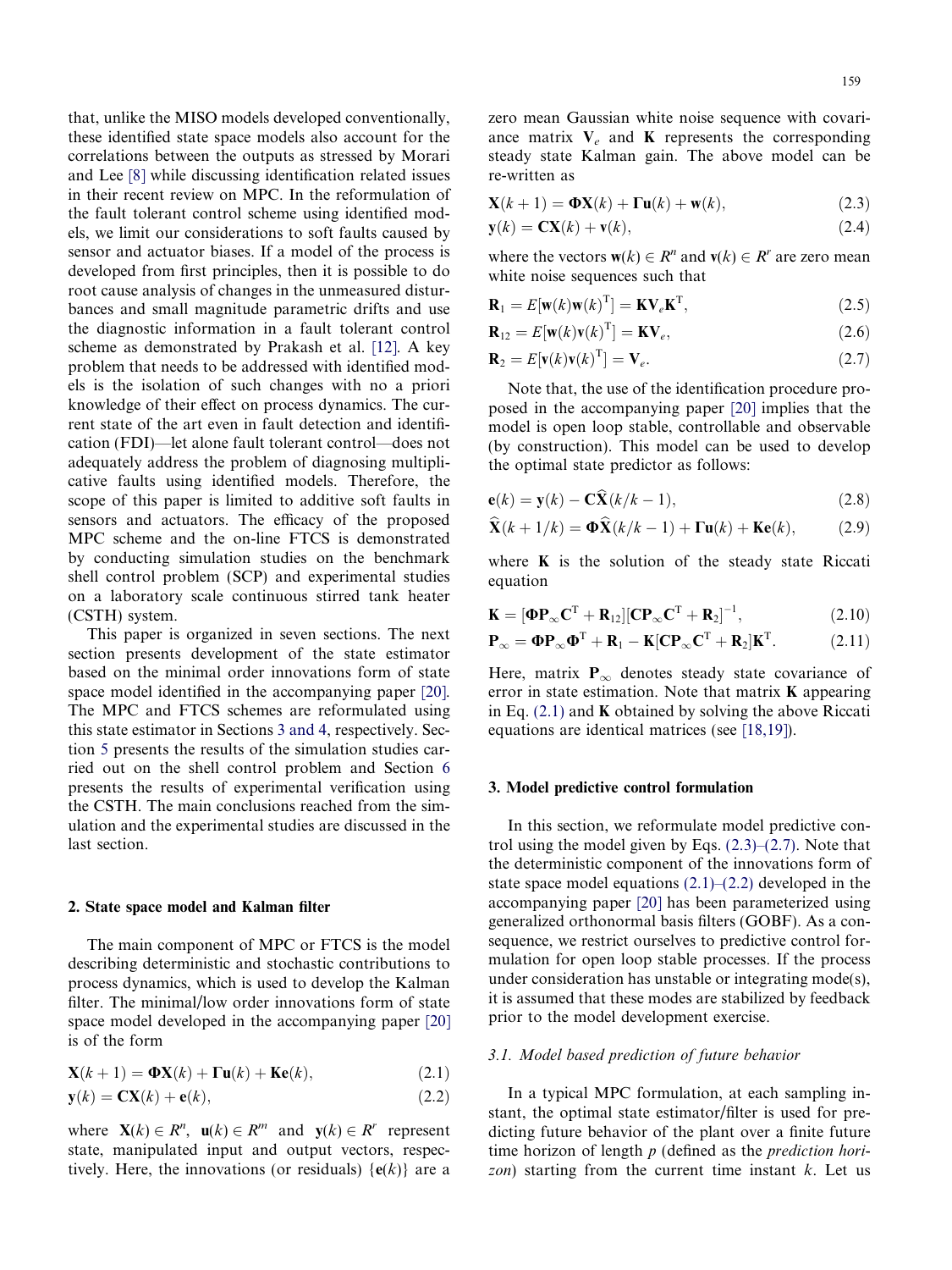<span id="page-3-0"></span>assume that at any instant  $k$ , we are free to choose only q future manipulated input moves

$$
\{\mathbf u(k/k),\mathbf u(k+1/k),\ldots,\mathbf u(k+q-1/k)\},\
$$

with the following constraints on the remaining future input moves:

$$
\mathbf{u}(k + q/k) = \mathbf{u}(k + q + 1/k) = \cdots
$$
  
=  $\mathbf{u}(k + p - 1/k) = \mathbf{u}(k + q - 1/k),$  (3.1)

where  $q$  is defined as the *control horizon*. As the expected value of future innovations is zero, the optimal predicted estimates of the state variables can be generated by recursively using the state estimator [\(2.8\) and \(2.9\)](#page-2-0) as follows:

$$
\widehat{\mathbf{X}}(k+1/k) = \mathbf{\Phi}\widehat{\mathbf{X}}(k/k-1) + \mathbf{\Gamma}\mathbf{u}(k/k) + \mathbf{K}\mathbf{e}(k), \qquad (3.2)
$$

$$
\mathbf{X}(k+j+1/k) = \mathbf{\Phi}\mathbf{X}(k+j/k) + \mathbf{\Gamma}\mathbf{u}(k+j/k)
$$
  
for  $j = 1, ..., p - 1$ . (3.3)

A predictive control formulation based on the above optimal predictions can pose practical difficulties in the presence of mismatch between the plant and the model. Since the model is identified once in the initial phase of the MPC implementation, discrepancies between plant and model parameters can arise over the period of time due to shift in the operating point, changes in the disturbance characteristics, etc. Thus, there is a need to introduce some mechanism to account for the plant model mismatch, which, in turn, introduces integral action in the controller formulation. This can be achieved by augmenting the state space model with artificially introduced input and/or output disturbance variables, which behave as integrated white noise sequences [\[5,9\]](#page-18-0). The resulting augmented model can be written as

$$
\mathbf{X}(k+1) = \mathbf{\Phi} \mathbf{X}(k) + \mathbf{\Gamma} \mathbf{u}(k) + \mathbf{\Gamma}_{\beta} \mathbf{\beta}(k) + \mathbf{w}(k),
$$
 (3.4)

$$
\boldsymbol{\beta}(k+1) = \boldsymbol{\beta}(k) + \mathbf{w}_{\beta}(k), \qquad (3.5)
$$

$$
\eta(k+1) = \eta(k) + \mathbf{w}_{\eta}(k),\tag{3.6}
$$

$$
\mathbf{y}(k) = \mathbf{C}x(k) + \mathbf{C}_{\eta}\boldsymbol{\eta}(k) + \mathbf{v}(k),
$$
\n(3.7)

where  $\beta \in \mathbb{R}^s$  and  $\eta \in \mathbb{R}^t$  are artificially introduced input and output disturbance vectors while vectors  $w_{\beta} \in \mathbb{R}^{s}$ and  $w_n \in \mathbb{R}^t$  are zero mean white noise sequences with covariances  $\mathbf{Q}_{\beta}$  and  $\mathbf{Q}_{\eta}$ , respectively. The model coefficient matrices ( $\Gamma_{\beta}, \mathbf{C}_\eta$ ) and noise covariances matrices  $(Q_{\beta}, Q_{n})$  are treated as tuning parameters, which can be chosen to achieve the desired closed loop disturbance rejection characteristics. The above set of equations can be combined into an augmented state space model of the form

$$
\mathbf{X}_a(k+1) = \mathbf{\Phi}_a \mathbf{X}_a(k) + \mathbf{\Gamma}_a \mathbf{u}(k) + \mathbf{w}_a(k), \qquad (3.8)
$$

$$
\mathbf{y}(k) = \mathbf{C}_a \mathbf{X}_a(k) + \mathbf{v}(k),\tag{3.9}
$$

where

$$
\mathbf{X}_{a}(k) = \begin{bmatrix} \mathbf{X}(k) \\ \boldsymbol{\beta}(k) \\ \boldsymbol{\eta}(k) \end{bmatrix}, \quad \mathbf{w}_{a}(k) = \begin{bmatrix} \mathbf{w}(k) \\ \mathbf{w}_{\beta}(k) \\ \mathbf{w}_{\eta}(k) \end{bmatrix},
$$

$$
\mathbf{\Phi}_{a} = \begin{bmatrix} \mathbf{\Phi} & \mathbf{\Gamma}_{\beta} & [0] \\ [0] & \mathbf{I}_{\beta} & [0] \\ [0] & [0] & \mathbf{I}_{\eta} \end{bmatrix}, \quad \mathbf{\Gamma}_{a} = \begin{bmatrix} \mathbf{\Gamma} \\ [0] \end{bmatrix},
$$

$$
\mathbf{C}_{a} = [\mathbf{C} \quad [0] \quad \mathbf{C}_{\eta}],
$$

$$
\mathbf{R}_{1a} = E[\mathbf{w}_{a}(k)\mathbf{w}_{a}(k)^{T}] = \begin{bmatrix} \mathbf{K}\mathbf{V}_{e}\mathbf{K}^{T} & [0] & [0] \\ [0] & \mathbf{Q}_{\beta} & [0] \\ [0] & [0] & \mathbf{Q}_{\eta} \end{bmatrix},
$$

$$
\mathbf{R}_{12a} = E[\mathbf{w}_{a}(k)\mathbf{v}(k)^{T}] = \begin{bmatrix} \mathbf{K}\mathbf{V}_{e} \\ [0] \end{bmatrix},
$$

$$
\mathbf{R}_{2a} = E[\mathbf{v}(k)\mathbf{v}(k)^{T}] = \mathbf{V}_{e}.
$$

This augmented model can be used for developing a Kalman predictor of the form

$$
\mathbf{e}_a(k) = \mathbf{y}(k) - \mathbf{C}_a \widehat{\mathbf{X}}_a(k/k - 1)
$$
(3.10)  

$$
\widehat{\mathbf{X}}_a(k + 1/k) = \mathbf{\Phi}_a \widehat{\mathbf{X}}_a(k/k - 1) + \mathbf{\Gamma}_a \mathbf{u}(k) + \mathbf{K}_a \mathbf{e}_a(k),
$$
(3.11)

where the steady state Kalman gain is obtained by solving the corresponding steady state Riccati equations similar to Eqs.  $(2.10)$  and  $(2.11)$ 

$$
\mathbf{K}_{a} = [\mathbf{\Phi}_{a} \mathbf{P}_{a\infty} \mathbf{C}_{a}^{T} + \mathbf{R}_{12a}] [\mathbf{C}_{a} \mathbf{P}_{a\infty} \mathbf{C}_{a}^{T} + \mathbf{R}_{2a}]^{-1},
$$
(3.12)  

$$
\mathbf{P}_{a\infty} = \mathbf{\Phi}_{a} \mathbf{P}_{a\infty} \mathbf{\Phi}_{a}^{T} + \mathbf{R}_{1a} - \mathbf{K}_{a} [\mathbf{C}_{a} \mathbf{P}_{a\infty} \mathbf{C}_{a}^{T} + \mathbf{R}_{2a}] \mathbf{K}_{a}^{T}.
$$
(3.13)

In order to maintain the observability of the artificially introduced states, the number of additional states introduced in the augmented model should not exceed the number of measured outputs [\[9\].](#page-18-0) Since the state space model [\(2.3\) and \(2.4\)](#page-2-0) is observable and stable with no integrating modes, the augmented state space model will be detectable in most cases. The conditions under which the augmented model will be detectable are discussed in [\[9\].](#page-18-0) The optimal future state predictions based on measurements up to instant  $k$  can be generated using the augmented state space model as follows:

$$
\mathbf{X}_a(k+j+1/k) = \mathbf{\Phi}_a \mathbf{X}_a(k+j/k) + \mathbf{\Gamma}_a \mathbf{u}(k+j/k),
$$
\n(3.14)\n
$$
\hat{\mathbf{y}}(k+j+1/k) = \mathbf{C}_a \hat{\mathbf{X}}_a(k+j+1/k)
$$
\nfor  $j = 1, ..., p - 1$ . (3.15)

## 3.2. MPC formulation

In addition to predicting the future output trajectory, at each instant, a filtered future setpoint trajectory is generated using a reference system of the form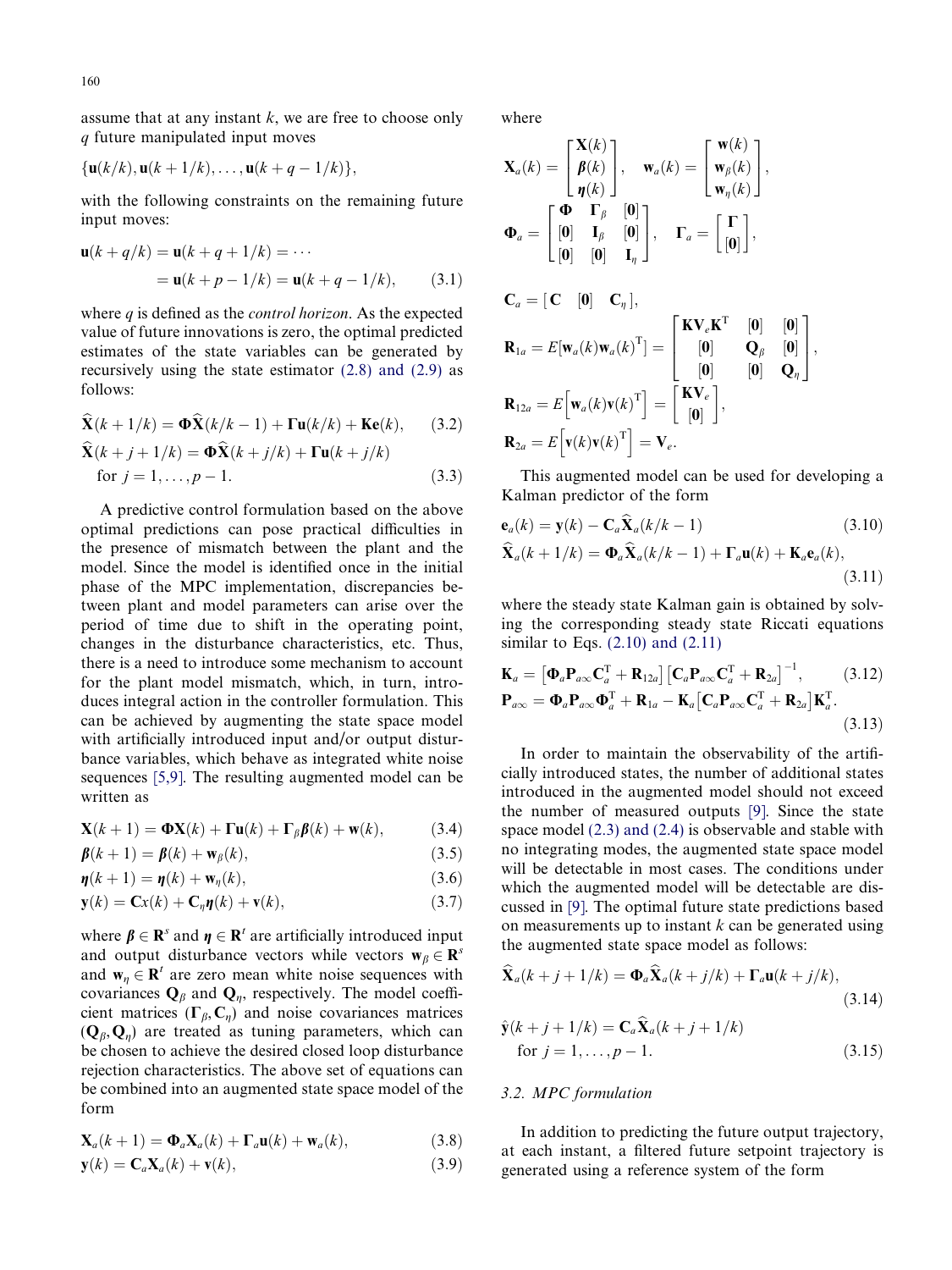$$
\mathbf{X}_r(k+j+1/k) = \mathbf{\Phi}_r \mathbf{X}_r(k+j/k) + \Gamma_r[\mathbf{r}(k) - \mathbf{y}(k)],
$$
\n(3.16)

$$
\mathbf{y}_r(k+j+1/k) = \mathbf{y}(k) + \mathbf{C}_r \mathbf{X}_r(k+j+1/k),
$$
  
for  $j = 0, 1, ..., p-1,$  (3.17)

with initial condition  $X_r(k/k) = 0$  and with steady state gain  $C_r(I - \Phi_r)^{-1} \Gamma_r = I$ . Here,  $r(k) \in R^r$  represents the setpoint vector. The coefficient matrices of the reference system are tuning parameters, which can be selected to achieve the desired closed loop tracking performance. Defining the future the prediction error vector  $e_1(k + i/k)$  as

$$
\mathbf{e}_f(k+i/k) = \mathbf{y}_r(k+i/k) - \hat{\mathbf{y}}(k+i/k),
$$

the model predictive control problem at the sampling instant  $k$  is defined as a constrained optimization problem whereby the future manipulated input moves  $u(k/k)$ ,  $u(k+1/k)$ , ...,  $u(k+q-1/k)$  are determined by minimizing an objective function

$$
\min_{\mathbf{u}(k/k),\dots,\mathbf{u}(k+q-1/k)} \sum_{i=1}^{p} \mathbf{e}_f(k+i/k)^{\mathrm{T}} \mathbf{W}_E \mathbf{e}_f(k+i/k)
$$

$$
+ \sum_{i=1}^{q-1} \left\{ \Delta \mathbf{u}(k+i/k)^{\mathrm{T}} \mathbf{W}_U \Delta \mathbf{u}(k+i/k) + \Delta \mathbf{u}_s (k+i/k)^{\mathrm{T}} \mathbf{W}_S \Delta \mathbf{u}_s(k+i/k) \right\}
$$

subject to the following constraints:

$$
\mathbf{y}^{\mathsf{L}} \leq \hat{\mathbf{y}}(k + i/k) \leq \mathbf{y}^{\mathsf{H}} \quad \text{for } i = 1, 2, \dots, p,
$$
  
\n
$$
\mathbf{u}^{\mathsf{L}} \leq \mathbf{u}(k + i/k) \leq \mathbf{u}^{\mathsf{H}} \quad \text{for } i = 0, 1, \dots, q - 1,
$$
  
\n
$$
\Delta \mathbf{u}^{\mathsf{L}} \leq \Delta \mathbf{u}(k + i/k) \leq \Delta \mathbf{u}^{\mathsf{H}} \quad \text{for } i = 0, 1, \dots, q - 1,
$$

where

$$
\Delta \mathbf{u}(k + i/k) = \mathbf{u}(k + i/k) - \mathbf{u}(k + i - 1/k),
$$
  

$$
\Delta \mathbf{u}_s(k + i/k) = \mathbf{u}(k + i/k) - \mathbf{u}_{s,k}.
$$

Here, the *steady state* input vector  $\mathbf{u}_{s,k}$  can be computed by solving the following optimization problem:

$$
\min_{\mathbf{u}_s(k)}[\mathbf{r}(k)-\mathbf{y}_{s,k}]^{\mathrm{T}}\mathbf{Q}_s[\mathbf{r}(k)-\mathbf{y}_{s,k}]
$$

subject to

$$
(\mathbf{I} - \mathbf{\Phi}_s) \mathbf{X}_{s,k} = \mathbf{\Gamma} \mathbf{u}_{s,k} + \mathbf{\Gamma}_\beta \boldsymbol{\beta}(k/k - 1),
$$
  
\n
$$
\mathbf{y}_{s,k} = \mathbf{C} \mathbf{X}_{s,k} + \mathbf{C}_\eta \boldsymbol{\eta}(k/k - 1),
$$
  
\n
$$
\mathbf{u}^{\mathbf{L}} \leq \mathbf{u}_{s,k} \leq \mathbf{u}^{\mathbf{H}},
$$

where  $\mathbf{Q}_s$  is a positive definite matrix. The inclusion of the last term in the objective function (i.e., terminal weighting) ensures closed loop stability of MPC controller under nominal conditions [\[5\].](#page-18-0) In the above formulation,  $W_E$  represents (positive definite) error weighting matrix and  $W_U$  represents (positive semi-definite) input move weighting matrix, respectively. The desired closed loop performance can be achieved by judiciously selecting the prediction horizon  $p$ , control horizon  $q$  and the

weighting matrices  $W_E$ ,  $W_U$  and  $W_S$  (refer [\[5,7\]](#page-18-0) for a detailed discussion). The resulting constrained optimization problem can be further transformed into an equivalent quadratic programming (QP) formulation for improving the on-line computational efficiency. The controller is implemented in a moving horizon framework. Thus, after solving the optimization problem, only the first move  $\mathbf{u}_{opt}(k/k)$  is implemented on the plant, i.e.,

 $\mathbf{u}(k) = \mathbf{u}_{\text{opt}}(k/k),$ 

and the optimization problem is reformulated at the next sampling instant based on the updated information from the plant.

#### 4. Fault tolerant control

In this section, we develop a fault tolerant control scheme (FTCS) similar to the FTCS proposed by Prakash et al. [\[12\]](#page-18-0) using the innovations form of state space model [\(2.3\) and \(2.4\)](#page-2-0). Before we describe the fault diagnosis methodology, we would like to clarify that the term fault used by us implies a root cause fault. A root cause fault may propagate and cause other dependent or output variables to deviate from their nominal values. The effects of a root cause fault represent its signature, which is effectively used to identify it in our fault diagnosis method and not termed as faults in our work. Also, we assume that multiple root cause faults can occur sequentially in time but not at the same time instant.

The most crucial component of an FTCS is the fault diagnosis scheme. While there are several observer based fault isolation approaches available in the literature [\[10,11\],](#page-18-0) such as parity space or structured residuals, we choose to work with the GLR method as it is based on the Kalman filter. In addition to performing fault isolation, this approach generates maximum likelihood estimates of the fault magnitude. This capability is of vital importance for achieving fault tolerance. On-line parameter estimation is another effective method for fault identification. The key difference between the GLR based FDI method and parameter estimation based FDI method is that in the former approach the fault magnitude (corresponding to the identified fault) is estimated only after a fault occurrence is confirmed, whereas in the latter approach the fault magnitudes of all hypothesized faults are simultaneously estimated regardless of whether these faults are present or not. Due to this, the number of faults that can be handled in the parameter based FDI approach is limited.

It should be noted that the FDI component in this formulation has limited diagnostic capabilities when compared to the scheme proposed by Prakash et al. [\[12\].](#page-18-0) If a model of the process is developed from first principles, then it is possible to do root cause analysis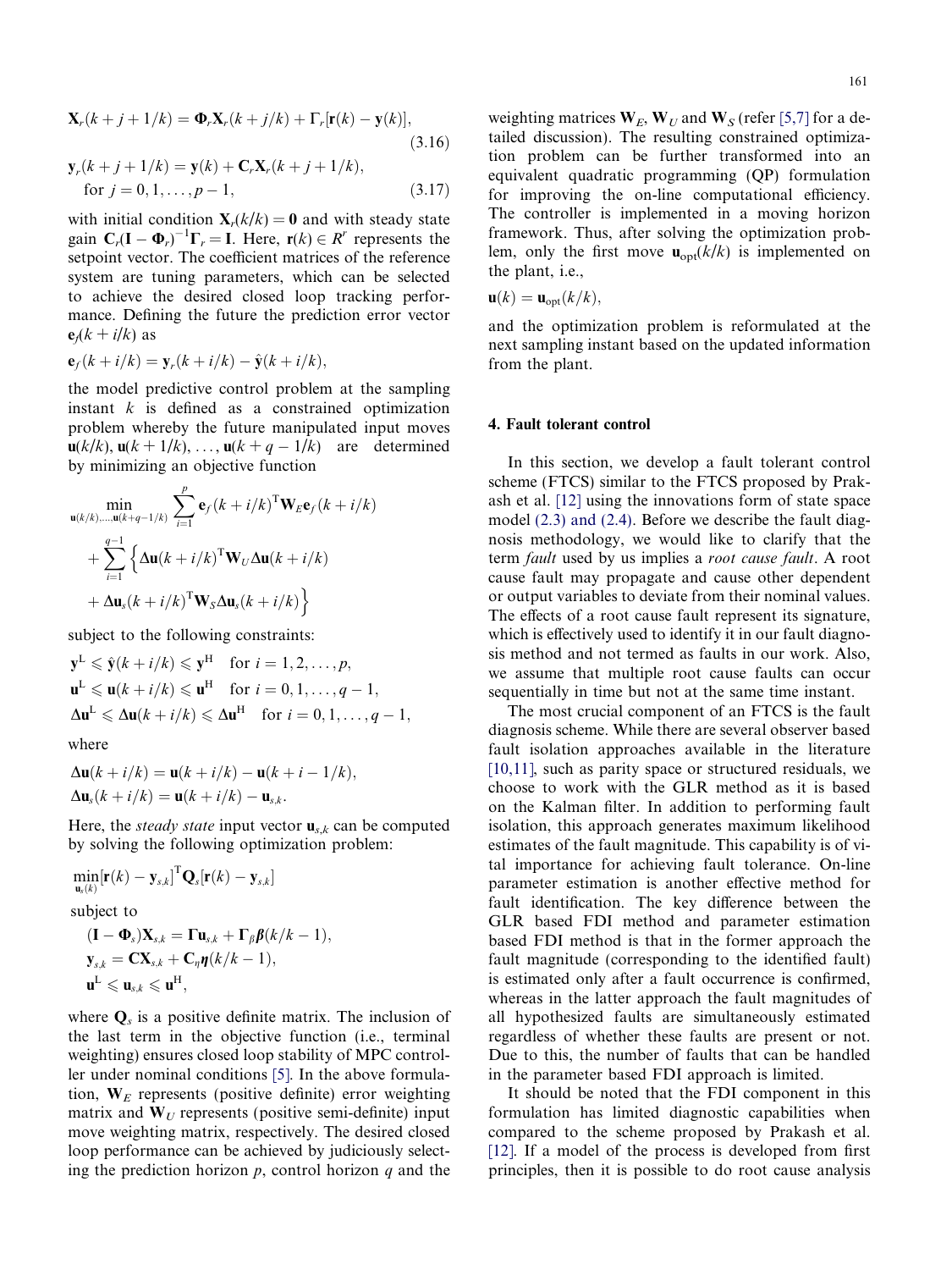of changes in the unmeasured disturbances and small magnitude parametric drifts and use the diagnostic information in a fault tolerant control scheme as demonstrated by Prakash et al. [\[12\].](#page-18-0) However, the problem of diagnosing multiplicative faults using identified models is not adequately addressed in the FDI research literature. We have, therefore, limited the scope of this paper to the treatment of soft faults in sensors and actuators. In the following sections, we discuss the reformulation of the FTCS necessary for this purpose.

#### 4.1. Models for normal and faulty behavior

To begin with, note that we differentiate between the true plant input vector,  $\mathbf{u}_T(k)$ , and the manipulated input vector,  $\mathbf{u}(k)$ , while dealing with the fault diagnosis problem. Thus, in the context of FDI, the vector  $u(k)$  denotes the computed input signal generated by the control algorithm. Under the fault free situation, we have

$$
\mathbf{u}_T(k) = \mathbf{u}(k). \tag{4.1}
$$

A model based diagnosis scheme requires models of the process under normal as well as faulty operating conditions. A model for the normal (fault free) behavior of the process can be obtained using the identification scheme described in Part I [\[20\]](#page-18-0) and is given by Eqs.  $(2.1)$ – $(2.2)$ . The fault models for sensor and actuator biases are developed as linear additive step changes to the above normal model. If a bias of magnitude  $b_{v,i}$  occurs at instant  $t$  in the *i*th sensor, then the measured output is given as

$$
\mathbf{y}(k) = \mathbf{C}\mathbf{X}(k) + b_{y,i}e_{y,i}\sigma(k-t) + \mathbf{v}(k),
$$
\n(4.2)

where  $e_y$  represents the unit vector with only the *i*th element equal to unity and other elements equal to zero. Also,  $\sigma(k - t)$  represents the unit step function such that

$$
\sigma(k-t) = \begin{cases} 0 & \text{for } k < t, \\ 1 & \text{for } k \geq t. \end{cases} \tag{4.3}
$$

Similarly, if a bias of magnitude  $b_{u,i}$  occurs at instant t in the *i*th actuator, then the true plant input  $u_T(k)$  is given as

$$
\mathbf{u}_T(k) = \mathbf{u}(k) + b_{u,i}e_{u,i}\sigma(k-t). \tag{4.4}
$$

### 4.2. Fault identification using the GLR method

In this subsection, the FDI scheme is explained as it is applied once and for the first time. Modifications necessary to apply it repeatedly on-line are discussed in the next sub-section. The on-line FDI method has to provide the following diagnostic information for implementing the proposed active fault tolerant control scheme

• Detect whether a fault has occurred and the time instant it has occurred,

• Identify the type of fault (and estimate its magnitude).

Under fault-free situation the residual or innovation vector  $e(k)$  is a zero mean Gaussian white noise process with covariance matrix  $V_e$ . A sequential strategy is adopted for fault detection, confirmation and subsequent identification. A simple statistical test namely, a fault detection test (FDT) based on innovations [\[12\]](#page-18-0) is applied at each time instant to estimate the time of occurrence of a fault. The test statistic used for this purpose is given by

$$
\epsilon(k) = \mathbf{e}(k)^{\mathrm{T}} \mathbf{V}_e^{-1} \mathbf{e}(k) > \tau. \tag{4.5}
$$

The test statistic follows a central chi-square distribution with  $n$  degrees of freedom, which can be used to fix the test criterion  $\tau$ . A fault is suspected to have occurred at a time, say  $t$ , if the test statistic exceeds the test criterion. To further confirm the occurrence of a fault, a fault confirmation test (FCT) is applied over a window of N sampling instants by making use of the innovation sequence over the time interval [t,  $t + N$ ] using the test statistic

$$
\epsilon(N;t) = \sum_{t}^{t+N} \mathbf{e}(k)^{\mathrm{T}} \mathbf{V}_e^{-1} \mathbf{e}(k) > \delta.
$$
 (4.6)

The above test statistic follows a central chi-square distribution with the  $n \times (N + 1)$  degrees of freedom, which can be used to fix the test criterion  $\delta$ . Occurrence of a fault at time t is confirmed at  $(t + N)$  if the test statistic exceeds the test criterion [\[12\]](#page-18-0).

Once the FCT confirms the occurrence of fault, a statistical test based on the generalized likelihood ratio (GLR) method [\[13\]](#page-18-0) is used to identify the fault location and estimate its magnitude. Each isolable fault type has its characteristic innovation trend, which can be captured via a signature matrix. For example, if a fault of magnitude  $b_{f,i}$  occurs at time t, the expected values of the innovations at any subsequent time after the occurrence of the fault can be represented as

$$
\mathbf{E}[\mathbf{e}(k)] = b_{f,i} \mathbf{G}_f(k; t) e_{f,i}, \quad k \ge t,
$$
\n(4.7)

where subscript  $f \in \{y, u\}$  denotes the fault type;  $e_{fi}$  is a unit vector with the ith component equal to one and rest equal to zero, representing the index of sensor or actuator that is faulty. Here, the matrix  $G_i(k; t)$  is referred to as the signature matrix and depends upon the time  $t$  at which a fault has occurred and the time  $k$  at which the innovations are computed. Similarly, defining the error in state estimation as

$$
\delta \mathbf{X}(k) = \mathbf{\hat{X}}(k/k - 1) - \mathbf{X}(k),\tag{4.8}
$$

where  $X(k)$  represents the *true value* of the state vector, the expected values of state error after occurrence of a fault can be expressed as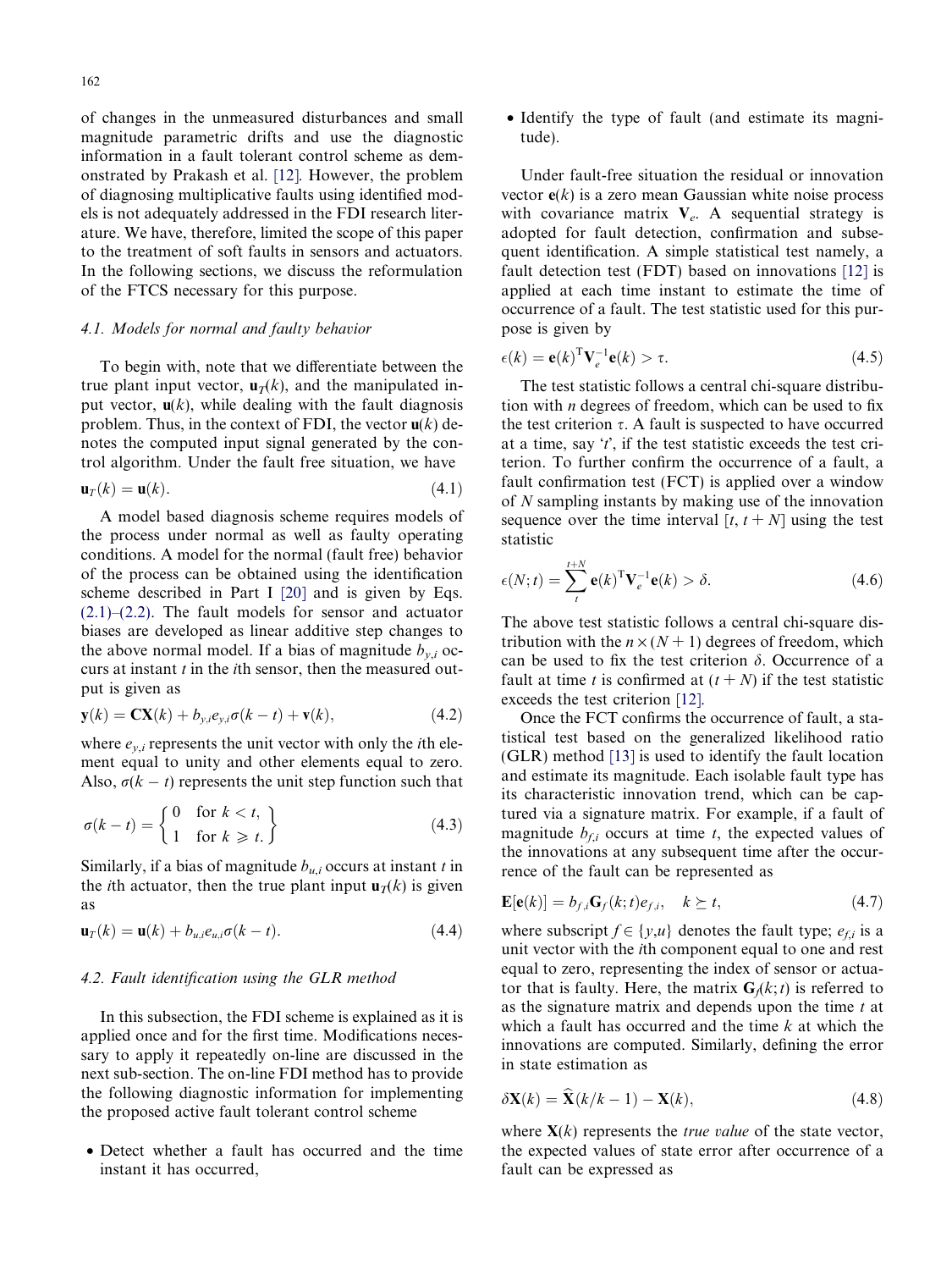$$
E(\delta \mathbf{X}(k)) = b_{f,i} \mathbf{J}_f(k; t) \mathbf{e}_{f,i}.
$$
\n(4.9)

It is possible to derive the recurrence relationship for the above signature matrices using the state estimator under fault free conditions [\(2.8\) and \(2.9\)](#page-2-0) and the fault models (refer [\[22,12\]](#page-18-0) for details of derivation). The resulting expressions in the present case are as follows:

• Sensor bias

$$
\mathbf{G}_y(k;t) = \mathbf{I} - \mathbf{C}\mathbf{\Phi}\mathbf{J}_y(k-1;t) - \mathbf{CKG}_y(k-1;t), \qquad (4.10)
$$

$$
\mathbf{J}_y(k;t) = \mathbf{\Phi} \mathbf{J}_y(k-1;t) + \mathbf{K} \mathbf{G}_y(k-1;t). \tag{4.11}
$$

• Actuator bias

$$
\mathbf{G}_{u}(k;t) = -\mathbf{C}\mathbf{\Phi}\mathbf{J}_{u}(k-1;t) + \mathbf{C}\mathbf{\Gamma} - \mathbf{CKG}_{u}(k-1;t),
$$
\n(4.12)\n
$$
\mathbf{J}_{u}(k;t) = \mathbf{\Phi}\mathbf{J}_{u}(k-1;t) - \mathbf{\Gamma} + \mathbf{KG}_{u}(k-1;t). \tag{4.13}
$$

Define scalars

$$
T_{f,i} = \frac{d_{f,i}^2}{c_{f,i}},
$$
\n(4.14)

$$
d_{f,i} = e_{f,i}^{\mathrm{T}} \sum_{k=t}^{t+N} \mathbf{G}_f^{\mathrm{T}}(k;t) \mathbf{V}_e(k)^{-1} \mathbf{e}(k), \qquad (4.15)
$$

$$
c_{f,i} = e_{f,i}^{\mathrm{T}} \left[ \sum_{k=t}^{t+N} \mathbf{G}_f^{\mathrm{T}}(k;t) \mathbf{V}_e(k)^{-1} \mathbf{G}_f(k;t) \right] e_{f,i}.
$$
 (4.16)

The fault that corresponds to maximum value of  $T_{f,i}$  is identified as the fault that has occurred at time t. The maximum likelihood estimate of the fault is given by

$$
\hat{b}_{f,i} = \frac{d_{f,i}}{c_{f,i}}.\tag{4.17}
$$

In order to detect the time of occurrence of a fault quickly and accurately, a low threshold value is used in FDT. This has the disadvantage that the FDT can give rise to many false alarms. The fault confirmatory test (FCT) is used after a time window  $N$  based on the entire information (residuals) in this time window, to weed out such false alarms. Moreover, fault identification cannot be performed at the same instant a fault is detected because there is insufficient information for this purpose. The effect of the fault (fault signature) has to manifest itself through a distinct pattern of residuals before diagnosis can be performed. Although, a large value of N causes a delay in fault identification, choosing it to be small can result in incorrect diagnosis. Furthermore, the kind of fault and its impact on the process/control performance is also a criterion on how fast we want the identification. The soft faults that we are considering in this work will not have a disastrous effect if not isolated quickly. On the other hand, hard faults like sensor and actuator failures, leaks in vessels and pipelines need to be identified promptly. Based on

these considerations, we have chosen the time window to be about half the settling time of the estimator to a step change, as recommended by Prakash et al. [\[12\].](#page-18-0)

### 4.3. On-line fault accommodation

The estimated bias magnitude is used for compensating the biased sensor measurement as given below

• If a bias in the ith sensor is identified, a compensated output is computed as

$$
\tilde{b}_{y,i} = \sum_{j=1}^{n_{y,i}} \hat{b}_{y,i,j},
$$
\n(4.18)

$$
\mathbf{y}_c(k) = \mathbf{y}(k) - \sum_{i=1}^r \tilde{b}_{y,i} \mathbf{e}_{y,i},
$$
\n(4.19)

where  $b_{y,i}$  represents the cumulative estimate of the magnitude of the *i*th sensor bias,  $n_{v,i}$  represents number of times a sensor fault was detected in ith position and  $y_c(k)$  represents the compensated or corrected measurement vector. This compensated value of measurements is used for state estimation as well as controller computations subsequent to detection and identification of sensor fault(s) instead of using the actual measurement  $v(k)$ .

• If a bias in actuator is identified, the compensated controller output is computed as

$$
\tilde{b}_{u,i} = \sum_{j=1}^{n_{u,i}} \hat{b}_{u,i,j},
$$
\n(4.20)

$$
\mathbf{u}_c(k) = \mathbf{u}(k) + \sum_{i=1}^{m} \tilde{b}_{u,i} \mathbf{e}_{u,i},
$$
\n(4.21)

where  $\tilde{b}_{u,i}$  is the cumulative estimate of the magnitude of the actuator bias obtained using the FDI scheme. This value is used in the state estimator for all instants subsequent to identification of an actuator bias, i.e., Eq. (2.9) is modified as

$$
\ddot{\mathbf{X}}(k+1/k) = \mathbf{\Phi}\mathbf{X}(k/k-1) + \mathbf{\Gamma}\mathbf{u}_c(k) + \mathbf{K}\mathbf{e}(k),
$$
\n
$$
k \geq t + N.
$$
\n(4.22)

• In addition, each time an occurrence of a fault is confirmed, the state estimates are corrected to account for the delay of N time instants in identifying the fault after it has occurred (see [\[12\]\)](#page-18-0).

Estimating states based on compensated measurements/manipulated inputs ensures that the innovation sequence, after carrying out the on-line compensation, again has zero mean and any other fault that may occur subsequently can be identified. The use of cumulative bias estimates for on-line correction enables the FDI scheme with a certain degree of self-correcting ability and provides a safeguard against false isolation and inaccurate magnitude estimation [\[12\]](#page-18-0).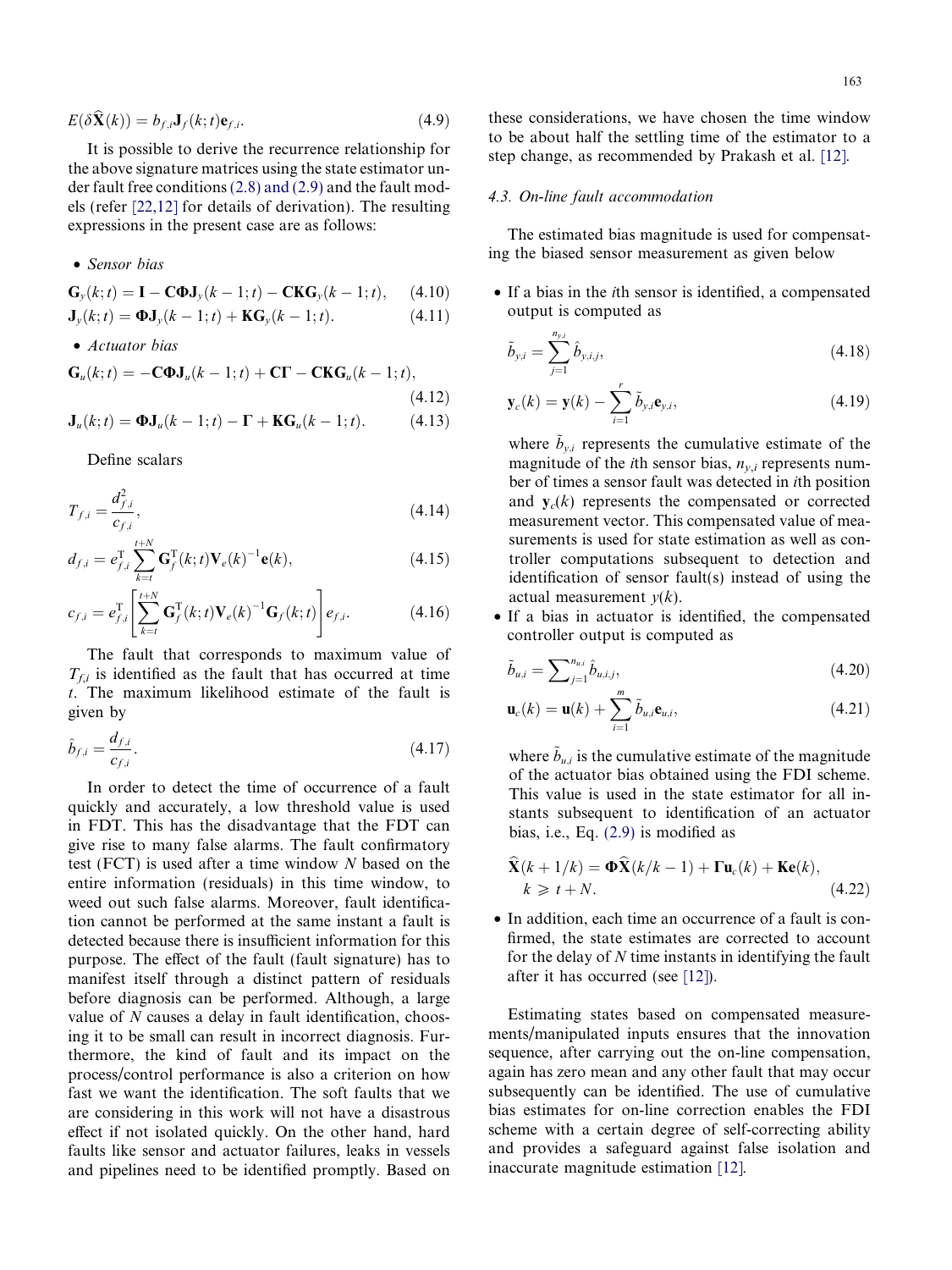## <span id="page-7-0"></span>4.4. Simulation technique and performance measures

The performance of the FTCS is assessed through stochastic simulations. In the simulation procedure used in this work, a simulation run consisting of  $N<sub>T</sub>$  trials is conducted for each case being investigated. Each simulation trial is carried out for a time interval approximately equal to 10 times the closed loop setting time. The performance measures used for evaluating control and FDI performances are as follows (see [\[12\]](#page-18-0)):

• Integral square error (ISE): For controlled variable  $i$ , the ISE is defined as

$$
ISE = \sum_{k=1}^{L_s} (\mathbf{y}_{t,i}(k) - \mathbf{y}_{r,i}(k))^2,
$$
\n(4.23)

where  $y_{t,i}(k)$  represents the true value of the controlled variable,  $y_{r,i}(k)$  its setpoint and  $L_s$  is the length of a simulation trial. For each simulation trial, a performance index (PI) is defined as the ratio of ISE under closed loop control with fault compensation over the ISE under closed loop control without fault compensation, that is,

$$
(PI)i = \frac{(ISE)i(fault tolerant scheme)}{(ISE)i(conventional control scheme)}
$$

• Percentage of successful trials (PST): is the percentage of successful trials in a simulation run, where a successful trial is one in which the introduced fault is correctly isolated at least once during the trial.

.

$$
PST = \frac{\text{number of successful trials}}{N_T} \times 100.
$$

• False alarm index (FAI): is the ratio of the average number of false alarms generated per simulation trial to the number of window lengths in a trial:

$$
FAI = \frac{\text{number of false alarms in } N_T \text{ trials}}{(L_s/N) \times N_T}.
$$

# 4.5. Comparison between MPC and fault tolerant control

It is instructive to consider the differences in the mechanism used in the MPC formulation to account for plant-model mismatch versus the Fault tolerant control approach. Both approaches attempt to 'compensate' for the fact that deterministic changes (caused either by changes in unmeasured disturbances and parameters or by biases in sensors and actuators) can occur in an operating process. The approach taken in the MPC formulation is an ad-hoc one, without any attempt to assign a cause for the observed plant model mismatch. A conservative approach is taken by augmenting the system with artificial states, which help to eliminate offset between measured values and set point. This conservative approach results in some control performance giveaway during normal operation. Furthermore, in the presence of sensor biases, the method gives rise to an offset between the true values of controlled outputs and their setpoints.

On the other hand, the fault tolerant control strategy is an active approach which corrects the system as and when required depending on the fault that has occurred. Since there are no permanent augmented states, there is theoretically no limit to the number of faults that can be handled in this approach. Furthermore, this does not lead to any deterioration in control performance during normal operation. The disadvantage of this approach is that in a stochastic process the FDI method can result in false alarms and incorrect fault diagnosis, which may result in performance degradation. It should also be pointed out that in the fault tolerant control procedure we have described, the FDI strategy has been designed to detect and identify sensor and actuator faults and not faults caused by changes in unmeasured disturbances or parameters (which will be handled as in conventional MPC using a step type disturbance prediction and correction).

#### 5. Simulation studies using shell control problem (SCP)

As described in [\[20\]](#page-18-0), the heavy oil fractionator system in SCP has following configuration:

- *Measured outputs*: Top end point  $(y_1)$ , side end point  $(y_2)$ , bottom reflux temperature  $(y_3)$ .
- *Manipulated inputs*: Top draw  $(u_1)$ , side draw  $(u_2)$ , bottom reflux duty  $(u_3)$ .
- Unmeasured disturbances: Internal reflux duty  $(d_1)$ , upper reflux duty  $(d_2)$ .

The models used for simulating the plant behavior, unmeasured disturbance dynamics and measurement noise are given in the accompanying paper [\[20\].](#page-18-0) The minimal order state space model  $(2.1)$ – $(2.2)$  identified using GOBF parameterization (see [\[20\]](#page-18-0) for details) is used for developing the MPC controllers and a GLR based fault diagnosis scheme in the simulation studies.

## 5.1. Model predictive control

In this section, we compare the regulatory performance of the proposed MPC scheme based on the identified state space model (referred to as SSMPC in the rest of the text) and the conventional MPC controller (referred to as CMPC in the rest of the text) with DMC type simple disturbance prediction model as described in [\[21\]](#page-18-0). In order to carry out the comparative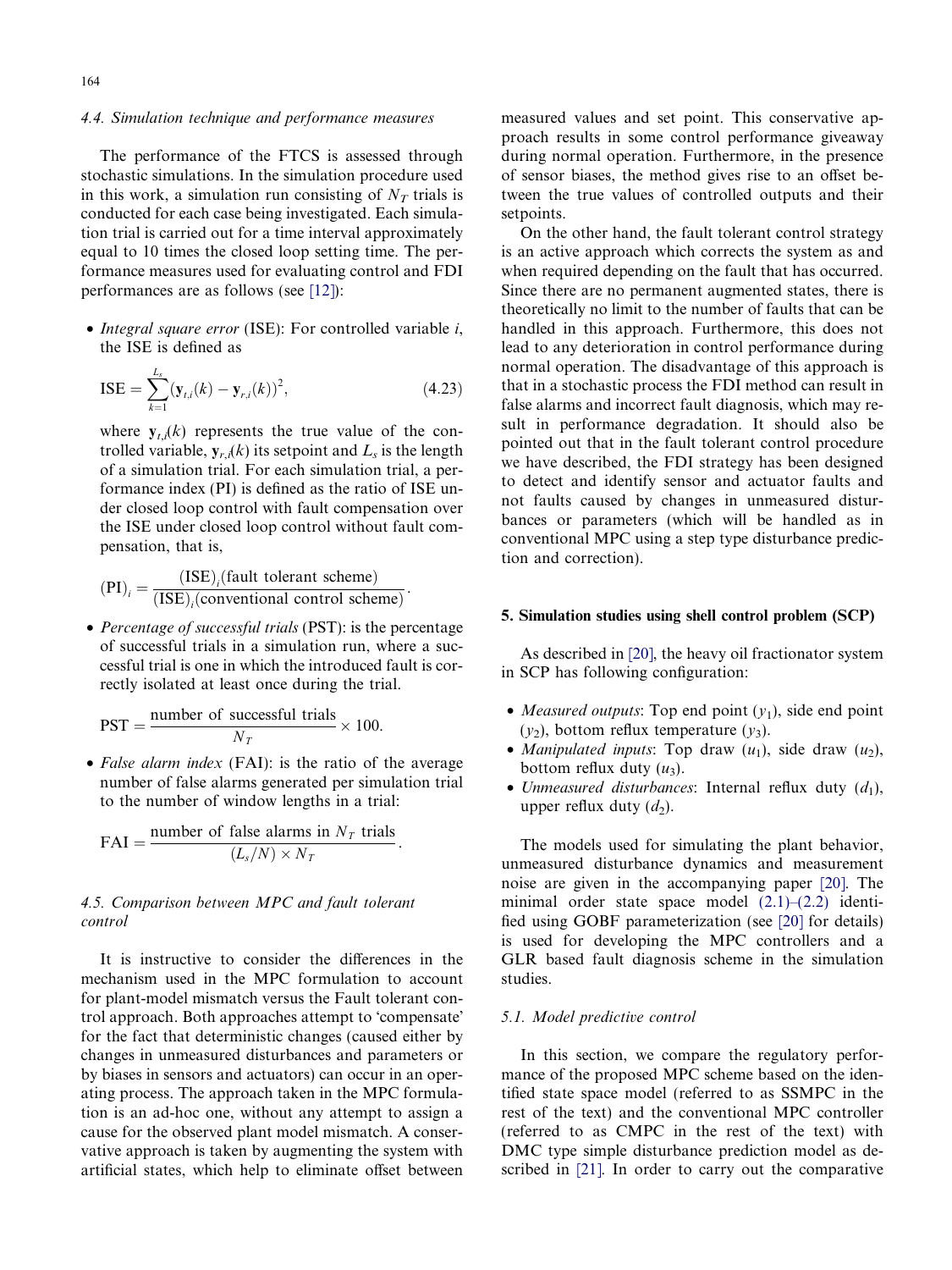|       | u1                      | u <sub>2</sub>             | $u_3$                     | a                         | $\iota$                    |  |
|-------|-------------------------|----------------------------|---------------------------|---------------------------|----------------------------|--|
| $y_1$ | $4.05 + 2.11\epsilon_1$ | $1.77 + 0.39\epsilon_2$    | $5.88 + 59\epsilon_3$     | $1.2 + 0.12\varepsilon_4$ | $1.44 + 0.16\varepsilon_5$ |  |
| $y_2$ | $5.39 + 3.29\epsilon_1$ | $5.72 + 0.57\varepsilon_2$ | $6.9 + 0.89\epsilon_3$    | $1.52 + 0.13\epsilon_4$   | $1.83 + 0.13\epsilon_5$    |  |
| $y_3$ | $4.38 + 3.11\epsilon_1$ | $4.42 + 0.73\varepsilon_2$ | $7.2 + 1.33\varepsilon_3$ | $1.14 + 0.18\epsilon_4$   | $1.26+0.18\epsilon_5$      |  |

<span id="page-8-0"></span>Table 1 Uncertainties in the steady state gains of shell control problem model

evaluation, we consider the following specific regulatory control objectives of the shell control problem:

• Reject unmeasured disturbances in upper and intermediate reflux duties due to changes in heat duty requirements in other columns.

In the SCP, the controller is expected to reject the disturbances for the nominal plant as well as in the presence of uncertainties in process gains. The uncertainties in process gain parameters are given in Table 1, where  $-1 \leq \varepsilon_i \leq 1$  ( $i = 1, 2, \ldots, 5$ ). Since it is impossible to come up with all possible combinations of load disturbances and uncertainty parameters, the SCP comes with five prototype cases which are supposed to represent most relevant uncertainty/disturbance combinations [\[6\]:](#page-18-0)

- Case 1: No model uncertainty  $d_1 = 0.5$ ,  $d_2 = 0.5$ .
- Case 2:  $\varepsilon_1 = \varepsilon_2 = \varepsilon_3 = -1$ ,  $\varepsilon_4 = \varepsilon_5 = 1$ ,  $d_1 = -0.5$ ,  $d_2 = -0.5$ .
- Case 3:  $\varepsilon_1 = \varepsilon_2 = \varepsilon_3 = \varepsilon_4 = 1$ ,  $\varepsilon_5 = -1$ ,  $d_1 = -0.5$ ,  $d_2 = -0.5$ .
- Case 4:  $\varepsilon_1 = \varepsilon_2 = \varepsilon_3 = \varepsilon_4 = \varepsilon_5 = 1$ ,  $d_1 = 0.5$ ,  $d_2 =$  $-0.5.$
- Case 5:  $\varepsilon_1 = -1$ ,  $\varepsilon_2 = 1$ ,  $\varepsilon_3 = \varepsilon_4 = \varepsilon_5 = 0$ ,  $d_1 = -0.5$ ,  $d_2 = -0.5$ .

Note that the plant model mismatch in Cases 2–4 is introduced not only in the deterministic component but also in the unmeasured disturbance model.

The anticipated range of variation for unmeasured disturbances is

$$
-0.5 \le d_i(k) \le 0.5
$$
 for  $i = 1, 2$ .

Since we have introduced stochastic disturbances in variables  $d_1$  and  $d_2$  in the present work as discussed in the accompanying paper [\[12\],](#page-18-0) we modify the step magnitudes of  $d_1$  and  $d_2$  in the above five cases so as to meet the constraints  $|d_i(k)| \leq 0.5$ . Thus, the step magnitude 0.5 is replaced by 0.425 and the step magnitude  $-0.5$ is replaced by  $-0.425$  in the simulation runs. This ensures that the combined step and stochastic disturbances are within the constraint limits (see [Fig. 3](#page-10-0)).

In order to make a fair comparison between performances of the SSMPC and the CMPC, the following measures are taken:

• The low order state space model developed in the accompanying paper is used for formulation of the SSMPC as well as the CMPC controllers. Thus, the deterministic components of the models used for the SSMPC and CMPC formulation are identical. The only difference between the two formulations is the model used for dealing with unmeasured disturbances.

• The tuning parameters for SSMPC and CMPC are identical and are taken from Yu et al. [\[6\]:](#page-18-0)

$$
p = 40
$$
,  $q = 10$ ,  $\mathbf{W}_s = [\mathbf{0}],$   
\n $\mathbf{W}_E = \text{diag}[1 \ 1 \ 0],$   
\n $\mathbf{W}_U = \text{diag}[1.5 \ 0.15 \ 1.5].$ 

- Identical realizations of white noise sequences are used for simulating unmeasured disturbance behavior and measurement noise in all the simulation runs.
- The control constraints employed in both SSMPC and CMPC formulations are as follows:

$$
-0.5 \le u_i(k+j/k) \le 0.5
$$
  
for  $i = 1, 2, 3$  and  $j = 0, 1, 2, ..., q - 1$ ,  
 $-0.05 \le \Delta u_i(k+j/k) \le 0.05$   
for  $i = 1, 2, 3$  and  $j = 0, 2, ..., q - 1$ ,  
 $-0.5 \le y_1(k+j/k) \le 0.5$   
for  $j = 1, 2, ..., p$ ,  
 $-0.5 \le y_3(k+j/k)$  for  $j = 1, 2, ..., p$ .

In order to compare the performances of the SSMPC and the CMPC controllers, we define following the performance index based on the objective functions in the MPC formulations [\[23\]:](#page-18-0)

$$
J = \sum_{k=1}^{N_s} \left\{ \left[ \mathbf{r}(k) - \mathbf{y}(k) \right]^{\mathrm{T}} \mathbf{W}_E[\mathbf{r}(k) - \mathbf{y}(k)] + \Delta \mathbf{u}(k)^{\mathrm{T}} \mathbf{W}_U \Delta \mathbf{u}(k) \right\}.
$$
 (5.1)

To begin with, we investigate the following three possibilities for introducing artificial states in the augmented model [\(3.4\)–\(3.7\)](#page-3-0) required in the proposed MPC formulation:

- SSMPC-A: Output bias formulation
	- $\Gamma_{\beta} = [0], \quad \mathbf{Q}_{\beta} = [0], \quad \mathbf{C}_{\eta} = I, \quad \mathbf{Q}_{\eta} = 10^{-4}I.$
- SSMPC-B: Input bias formulation

$$
\Gamma_{\beta} = \Gamma, \quad \mathbf{Q}_{\beta} = 10^{-4}I, \quad \mathbf{C}_{\eta} = [0], \quad \mathbf{Q}_{\eta} = [0].
$$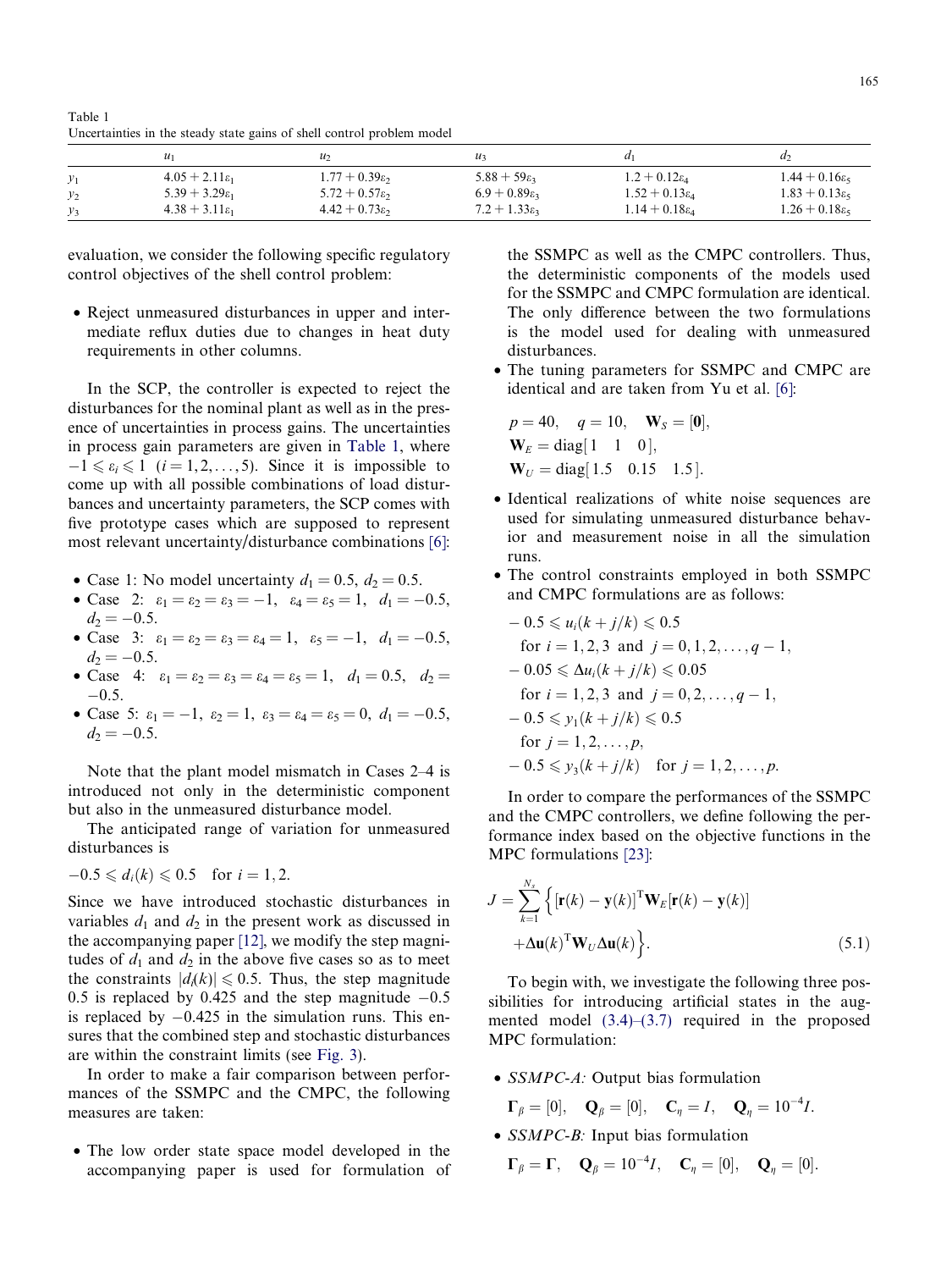166

Table 2 Shell control problem: comparison of regulatory performances of SSMPC and CMPC

| Controller     | $max v_1 $ | $max v_2 $ |        |
|----------------|------------|------------|--------|
| <b>CMPC</b>    | 0.43       | 0.74       | 11.111 |
| SSMPC-A        | 0.36       | 0.75       | 8.665  |
| <b>SSMPC-B</b> | 0.21       | 0.50       | 3.151  |
| SSMPC-C        | 0.13       | 0.27       | 0.961  |

• SSMPC-C: Innovation bias formulation (similar to [\[3\]\)](#page-17-0)

$$
\Gamma_{\beta} = \mathbf{K}, \quad \mathbf{Q}_{\beta} = 10^{-4}I, \quad \mathbf{C}_{\eta} = I, \quad \mathbf{Q}_{\eta} = 10^{-4}I.
$$

The diagonal elements in the tuning matrix  $\mathbf{Q}_{\beta}$  were selected to be commensurate with the diagonal values in the innovation covariance matrix  $V_e$ . As shown in [Fig. 3](#page-10-0), the step changes in  $d_1$  and  $d_2$  are introduced at the 50th sampling instant. Table 2 compares regulatory performances of the CMPC and the three SSMPC formulations for Case 1 (no model uncertainty).

The results for SSMPC-A clearly indicate that the inclusion of unmeasured disturbance model improves the regulatory performance over performance of the CMPC controller. Note that the manner in which additional states are introduced also has a significant influence on the regulatory performance. SSMPC-C was found to generate the best regulatory performance. This could be attributed to the fact that the Kalman gain matrix accounts for the effects of unmeasured disturbances on the state variables. Thus, innovation bias formulation appears to be better suited for dealing with mean shift in the unmeasured disturbances. However, it was observed that the SSMPC-C formulation produces highly oscillatory input behavior and is less robust to model parameter changes. The SSMPC-B formulation, on the other hand performed satisfactorily for all the test cases reported above. The comparison of SSMPC-B and CMPC for Case 1 is presented in Figs. 1–3. As evident from Fig. 1, the SSMPC-B formulation is able to reject the disturbance with much smaller deviations from the setpoints. The corresponding variations in manipulated inputs is also relatively less for the CMPC controller [\(Fig. 2\)](#page-10-0). For all other cases, SSMPC-B is chosen for further comparison with CMPC.

The comparison of the performances of CMPC and SSMPC-B for the remaining four test cases listed in [Ta](#page-8-0)[ble 1](#page-8-0) is given in [Table 3.](#page-10-0) (Note that the CMPC controller failed to generate solution within the specified constraints for the Case 3.) It is observed that the performance of SSMPC-B controller for Cases 2, 3 and 5 is clearly superior to the performance of the conventional MPC controller in all aspects. The performances of CMPC and SSMPC-B for the Case 4 are comparable, though CMPC performs slightly better in terms of J value. Thus, the above simulation study indicates that



Fig. 1. Shell control problem: disturbance rejection using SSMPC-B and CMPC controllers—comparison of output responses.

the SSMPC-B formulation based on identified unmeasured disturbance model has a clear advantage over CMPC formulation even in presence of severe plant model mismatch.

## 5.2. Fault tolerant control

The performance of the FTCS is evaluated using stochastic simulation studies on SCP. The process is controlled using the CMPC controller. While performing comparative study, we consider the following two cases:

- Conventional control: process is controlled using the CMPC controller,
- FTCS: process is controlled using the CMPC controller together with GLR based FDI and on-line fault compensation scheme.

The tuning parameters for the CMPC controller and operating constraints are given in the above section. The output variances when  $u(k)=0$  (i.e., variance of signal  $v_i(k)$  defined by Eq. (11) in the accompanying paper [\[20\]](#page-18-0))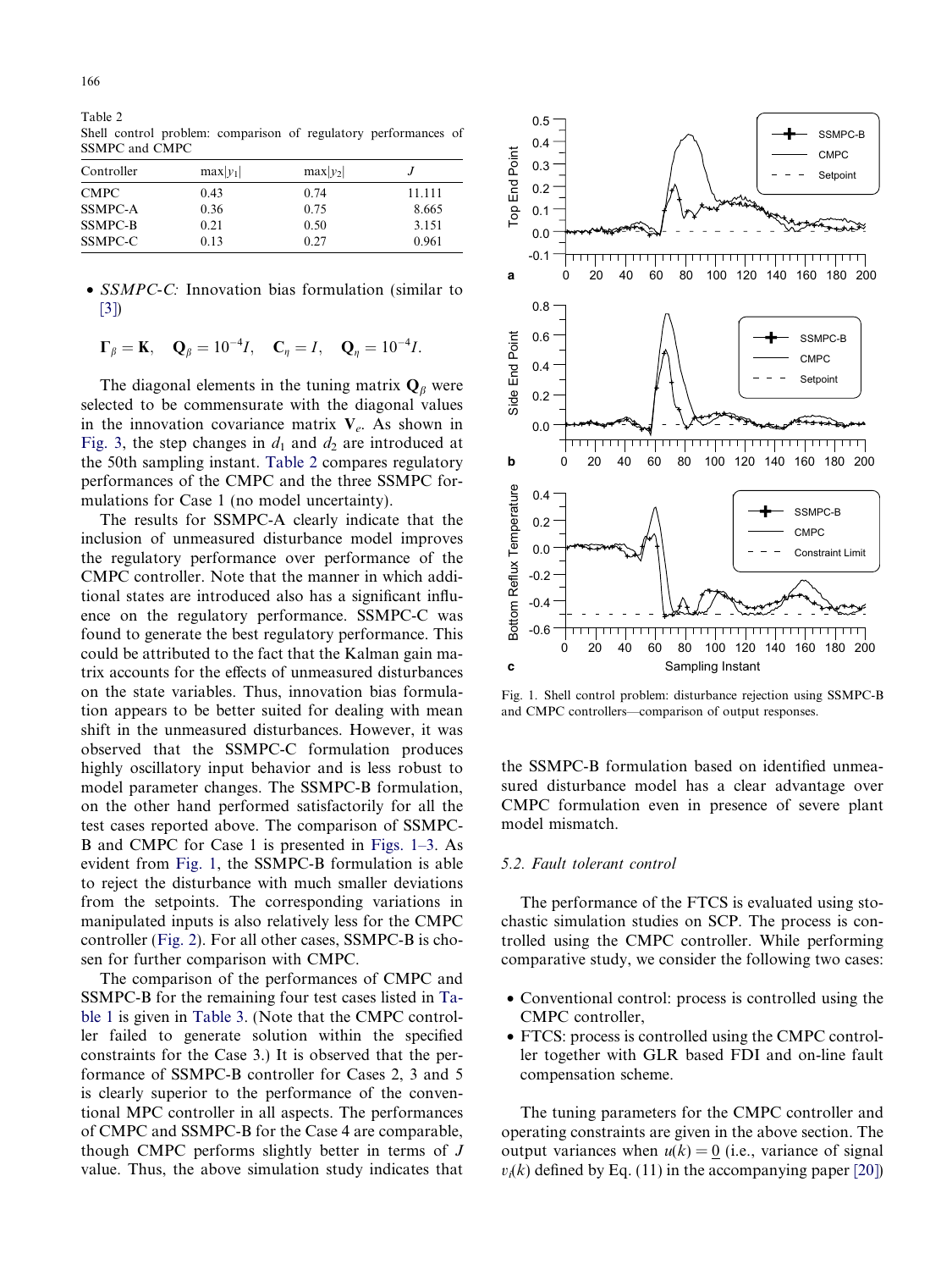<span id="page-10-0"></span>

Fig. 2. Shell control problem: disturbance rejection using SSMPC-B and CMPC controllers—comparison of manipulated inputs.

$$
\hat{\sigma}_{v_1}=0.029, \quad \hat{\sigma}_{v_2}=0.042, \quad \hat{\sigma}_{v_3}=0.028,
$$

are used as the basis for introducing sensor bias magnitudes. Similarly, standard deviations of manipulated inputs in response to random fluctuations in the unmeasured disturbances under fault free conditions are used as basis for selecting input bias magnitudes

$$
\hat{\sigma}_{u_1} = 0.0058, \quad \hat{\sigma}_{u_2} = 0.026, \quad \hat{\sigma}_{u_3} = 0.012.
$$

The parameters of the stochastic simulation study are given in Table 4.

The performance measures used to analyze the simulation results are given in Section [4.4](#page-7-0) (also see [\[12\]](#page-18-0) for detailed discussion).

The sensor bias is introduced at the first sampling instant in every simulation trial. [Table 5](#page-11-0) presents simulation results (averaged over a simulation run) for bias in the first sensor.

Even for a small magnitude fault, the FDI scheme correctly isolates the fault and false isolations are few. As compensated measurements are used in FTCS by the CMPC after fault has been identified, there is a sig-



Fig. 3. Shell control problem: disturbance rejection using SSMPC-B and CMPC controllers—unmeasured disturbance profiles.

| Table 3 |  |                                                               |  |  |
|---------|--|---------------------------------------------------------------|--|--|
|         |  | Shell control problem: regulatory performances of SSMPC-B and |  |  |
| CMPC    |  |                                                               |  |  |

| -----  |                |            |            |        |  |
|--------|----------------|------------|------------|--------|--|
| Case   | Controller     | $max y_1 $ | $max v_2 $ |        |  |
| Case 2 | <b>CMPC</b>    | 0.471      | 1.211      | 22.451 |  |
|        | <b>SSMPC-B</b> | 0.293      | 0.805      | 10.591 |  |
| Case 3 | <b>CMPC</b>    |            |            |        |  |
|        | <b>SSMPC-B</b> | 0.308      | 0.797      | 9.149  |  |
| Case 4 | <b>CMPC</b>    | 0.147      | 0.137      | 1.104  |  |
|        | <b>SSMPC-B</b> | 0.150      | 0.135      | 1.356  |  |
| Case 5 | <b>CMPC</b>    | 0.442      | 0.799      | 11.871 |  |
|        | <b>SSMPC-B</b> | 0.209      | 0.490      | 3.8253 |  |

| Table 4 |  |  |
|---------|--|--|
| $-11$   |  |  |

| Shell control problem: simulation parameters of FTCS |  |  |  |  |  |
|------------------------------------------------------|--|--|--|--|--|
|------------------------------------------------------|--|--|--|--|--|

| Variable description                                   | Value                 |
|--------------------------------------------------------|-----------------------|
| Simulation time, $L_{s}$                               | 500 sampling instants |
| Number of trials, $N_T$                                | 100                   |
| Window length, $N$                                     | 50 sampling instants  |
| Level of significance for FDT, $\alpha_{\text{FDT}}$   | 0.75                  |
| Level of significance for FCT, $\alpha$ <sub>FCT</sub> | 0.01                  |

nificant improvement in the closed loop performance of the variable with the biased sensor. This is reflected in the small PI values for  $y_1$  in [Table 5.](#page-11-0)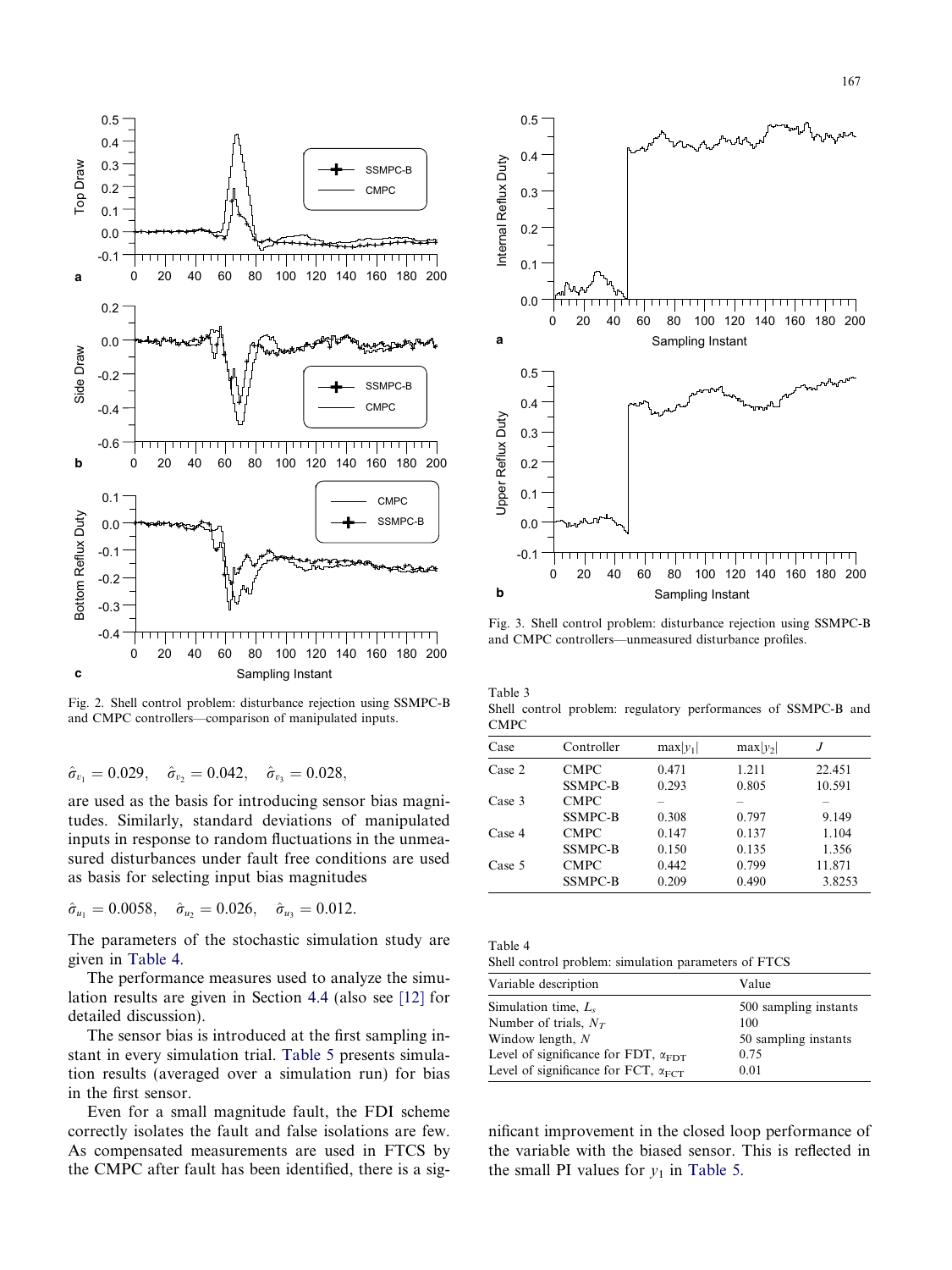| Shell control problem FTCS performance in presence of bias in first sensor |                                      |     |       |                                                  |                                                |                                                               |  |
|----------------------------------------------------------------------------|--------------------------------------|-----|-------|--------------------------------------------------|------------------------------------------------|---------------------------------------------------------------|--|
| b <sub>1</sub>                                                             | $b_{y,1}$ $(\sigma_{\hat{b}_{y,1}})$ | PST | FAI   | $({\rm PI})_{v_1}$ $(\sigma_{({\rm PI})_{v_2}})$ | ${\rm (PI)}_{y_2}$ $(\sigma_{\rm (PI)_{y_2}})$ | $\text{(PI)}_{y_3}$ $\left(\sigma_{\text{(PI)}_{y_3}}\right)$ |  |
| 0.029                                                                      | 0.026(0.002)                         | 100 | 0.002 | 0.358(0.069)                                     | 1.0003(0.005)                                  | 0.979(0.068)                                                  |  |
| 0.087                                                                      | 0.078(0.005)                         | 100 | 0.008 | 0.148(0.023)                                     | 1.0040 (0.015)                                 | 0.917(0.117)                                                  |  |

Table 6

Shell control problem: FDI performance in the sequential fault case

| $b_u$ | $b_v$ | $\hat{b}_u$ $(\sigma_{\hat{h}_u})$                            | $\hat{b}_y\ (\sigma_{\hat{b}_y})$ | <b>PST</b> | <b>FAI</b> |
|-------|-------|---------------------------------------------------------------|-----------------------------------|------------|------------|
|       |       | $-0.0174$ 0.042 $-0.0141$ (0.005) 0.0284 (0.006) 51           |                                   |            | 98 0.029   |
|       |       | $-0.0290$ 0.042 $-0.0270$ (0.007) 0.0330 (0.007) 99 100 0.026 |                                   |            |            |

Table 7

Shell control problem: control loop performance in the sequential fault case

| $b_u$     | $b_v$ | $(PI)_{v_1} (\sigma_{(PI)_{v_1}})$ | $({\rm PI})_{y_2}$ $(\sigma_{({\rm PI})_{y_2}})$ | $({\rm PI})_{y_3}$ $(\sigma_{({\rm PI})_{y_3}})$ |
|-----------|-------|------------------------------------|--------------------------------------------------|--------------------------------------------------|
| $-0.0174$ | 0.042 | 1.021(0.111)                       | 0.653(0.148)                                     | 1.022(0.118)                                     |
| $-0.029$  | 0.042 | 1.003(0.026)                       | 0.646(0.124)                                     | 1.069(0.116)                                     |

In order to simulate faults occurring sequentially in time, a bias in one of the actuators was introduced at first sampling instant followed by bias introduced in the second sensor at 250th sampling instant in each simulation trial. The summary of results averaged over simulation run for sequential fault case are presented in Tables 6 and 7. Table 6 shows that small magnitude actuator biases are more difficult to detect and the number of successful trials in which the actuator fault is correctly isolated is relatively low. The FDI performance, however, improves with increase in the magnitude of actuator bias. Note that the simulation results in the present case are qualitatively similar to the results obtained by Prakash et al. [\[12\]](#page-18-0) using a first principles model for actuator and sensor bias cases. Also, the simulation results presented above are typical results and representative of simulation results obtained for faults in other sensors and actuators. Thus, the FTCS reformulated using the identified innovations form of state space model is able to isolate faults in sensors as well as actuators.

Robustness (or insensitivity) to the unmeasured disturbances is an important factor while developing any FDI scheme. As evident from the above results, the proposed FTCS is robust to the stationary unmeasured disturbances, which have already been captured by the identified noise model. However, the performance of the FDI component can deteriorate in the presence of step jumps (mean shifts) in the unmeasured disturbances. In order to investigate the response of the FTCS scheme to abrupt changes in the unmeasured disturbances, we have carried out simulation studies by introducing a step jump at  $k = 1$  in the direction of Case 1 above, i.e.,

$$
[d_1 \quad d_2]^{\mathrm{T}} = \alpha[1 \quad 1].
$$

Since step jumps in disturbances directly affect the state dynamics, it may be expected that these changes will be classified as input biases. The results of stochastic simulations are presented in Tables 8 and 9. Note that these results are typical and the simulation results obtained for step jumps in other directions are qualitatively similar.

It is observed that FAI increases as the magnitude of the disturbance changes increases. This can be explained by the fact that the hypotheses set does not include step changes in unmeasured disturbances as faults and thus every detection and isolation is classified as a false alarm. For small magnitude disturbances ( $\alpha = 0.05$ ), it was found that no fault is detected for a long time after the introduction of the step change. However, for the large magnitude disturbances ( $\alpha = 0.1, -0.15$ ), fault detection is immediate and, as can be expected, the fault is classified as an actuator bias. Subsequently, sensor faults of small magnitude get isolated till the innovation sequence becomes a white noise. The increase in FAI, however, does not directly indicate the performance of the FTCS. Unless the step change in unmeasured disturbance is classified as a sensor bias of significant magnitude, the FTCS performance will be comparable to a

Table 9

Shell control problem: controller performance in presence of step jumps in unmeasured disturbances

| α       | $(PI)_{y_1} (\sigma_{(PI)_{y_1}})$ | $(PI)_{v_2} (\sigma_{(PI)_{v_2}})$ | $(PI)_{y_3}$ $(\sigma_{(PI)_{y_3}})$ |
|---------|------------------------------------|------------------------------------|--------------------------------------|
| 0.05    | 0.9604(0.0877)                     | 0.9678(0.0789)                     | 1.0342 (0.0696)                      |
| 0.10    | 0.8770(0.1306)                     | 0.9548(0.1102)                     | 1.0780 (0.0967)                      |
| $-0.15$ | 0.8287(0.1053)                     | 0.9570(0.1100)                     | 1.0882 (0.0943)                      |

Table 8

Shell control problem: FDI performance in presence of step jumps in unmeasured disturbances

| α       | FAI   | $b_{u_1}$ ( $\sigma_{\hat{b}_u}$ | $(\sigma_{\hat{b}_v}$<br>$v_{v}$ | $(\sigma_{\hat{b}_v}$<br>$v_{v_2}$ | $(\sigma_{\hat{b}_{\nu\alpha}})$<br>$v_{v_2}$ |
|---------|-------|----------------------------------|----------------------------------|------------------------------------|-----------------------------------------------|
| 0.05    | 0.306 | 0.0189(0.0069)                   | 0.0041(0.0067)                   | 0.0031(0.0070)                     | $-0.0205(0.0083)$                             |
| 0.10    | 0.543 | 0.0484(0.0083)                   | 0.0159(0.0103)                   | 0.0050(0.0103)                     | $-0.0396(0.0091)$                             |
| $-0.15$ | 0.660 | $-0.0790(0.0074)$                | $-0.0265(0.0088)$                | $-0.0058(0.0134)$                  | 0.0614(0.0110)                                |

<span id="page-11-0"></span>Table 5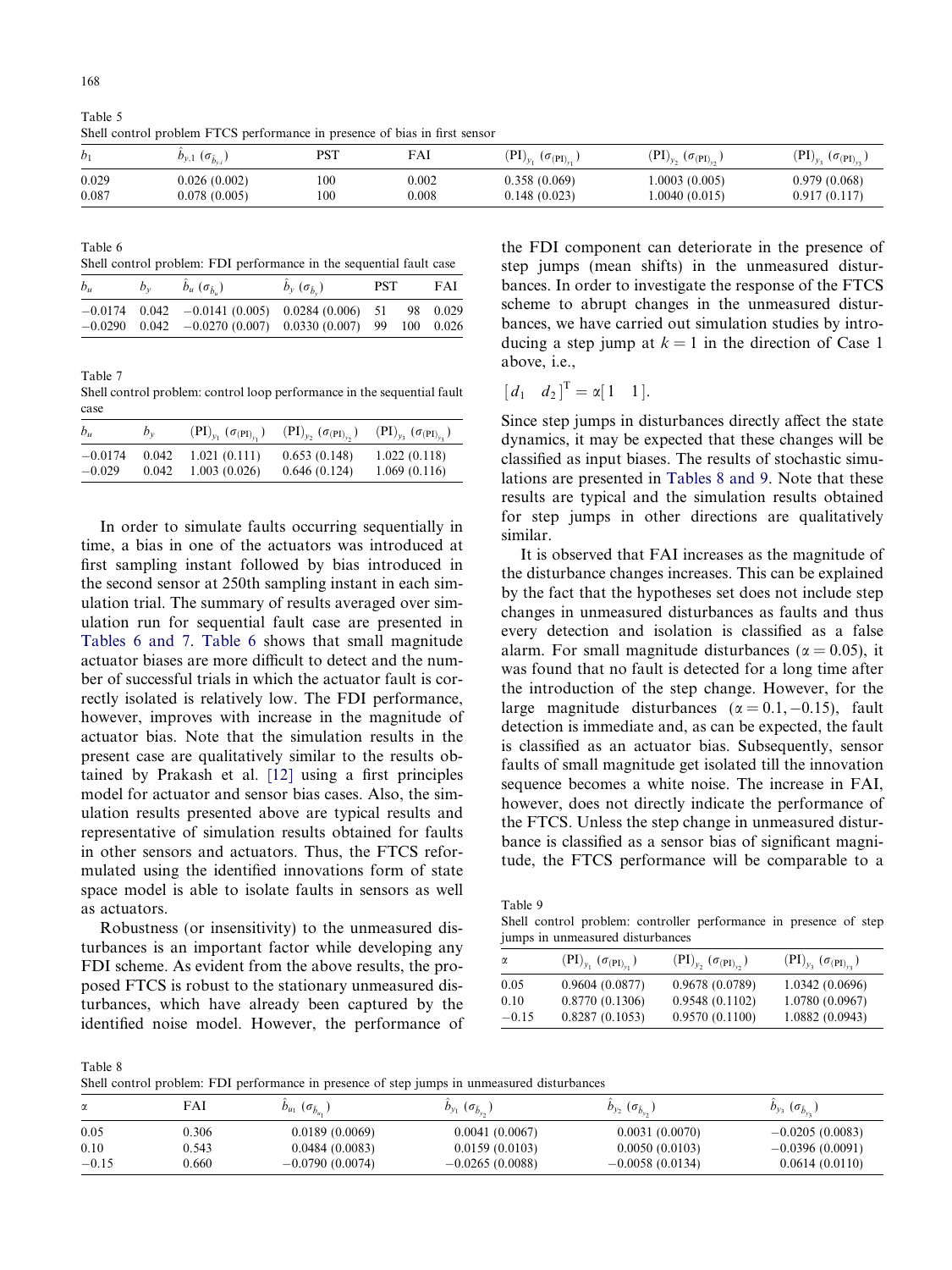<span id="page-12-0"></span>conventional controller. It should be noted that the estimated sensor bias magnitudes are of relatively small. In fact, the estimated magnitudes of bias in the first two measured variables are less than one standard deviation of the noise in corresponding variables, and only in the case of the third measured variable is the estimated bias magnitude significant (roughly three times the standard deviation of noise, for the largest step change in disturbance). Thus, the controller performance indices for all outputs are close to unity ([Table 9](#page-11-0)) and there is no significant degradation in the closed loop performance due to these false isolations.

If a model of the process is developed from the first principles or if the disturbance coupling matrix relating the physical disturbance variables with state dynamics is known a priori, then it is possible to make the FDI scheme (and FTCS) robust to sudden changes in the unmeasured disturbances as demonstrated by Prakash et al. [\[12\].](#page-18-0) However, when the disturbances are unmeasured, the disturbance coupling matrix cannot be estimated directly from the input–output data. The development of a robust FDI scheme when the disturbance coupling matrix is unknown has, to the best of our knowledge, not been satisfactorily solved. Some possible approaches to solve this problem have been discussed in the recent book by Chen and Patton [\[24\]](#page-18-0). Also, Manuja et al. [\[25,26\]](#page-18-0) have recently proposed a method of constructing an approximation to this matrix, which provides a systematic approach to dealing with step jumps in unmeasured disturbances when working with identified models.

# 6. Experimental studies using continuous stirred tank heater (CSTH)

In this section, we present results of experimental validation carried out on a computer-interfaced, pilot scale continuous stirred tank heater. This laboratory scale experimental setup consists of a stirred tank heater in which a hot water stream and a cold water stream are continuously mixed and heated as shown in Fig. 4. The heat necessary to raise the temperature of the water in the tank is supplied by a steam coil, which remains completely immersed in water during the experimental runs. Sensors are available to measure the water level and temperature in the tank and the hot water flow rates. The cold water flow, steam flow and hot water flow rates can be manipulated through the control computer using real-time MATLAB and SIMULINK. The level loop is assumed to be closed a priori as shown in Fig. 4. The level is controlled using the following PI controller:

$$
g_{c1}(s) = 3 + \frac{0.1}{s},\tag{6.1}
$$

which manipulates the inlet cold water flow rate. The hot water inflow  $(F_H)$  is treated as an unmeasured disturbance while carrying out system identification. Note that the hot water inflow  $(F_H)$  is measured and can be changed from the control computer by changing the valve position of control valve CV-3 on the hot water line (see Fig. 4). A PI controller

$$
g_{c2}(s) = 0.1 \left( 1 + \frac{1}{7.5s} \right),\tag{6.2}
$$

is used to control the hot water flow to the system as shown in Fig. 4. The unmeasured disturbance signal is generated by changing the setpoint to the hot water flow loop, which is fed as a piecewise constant input signal. The setpoint to the hot water flow control loop was generated as follows:

Disturbance model:  $\delta F_{H,sp}(k)$ 

$$
=\frac{0.3}{1-0.95z^{-1}}v(k),\tag{6.3}
$$



Hot Water Flow **Cold Water Flow** 

Fig. 4. Stirred tank heater: schematic diagram.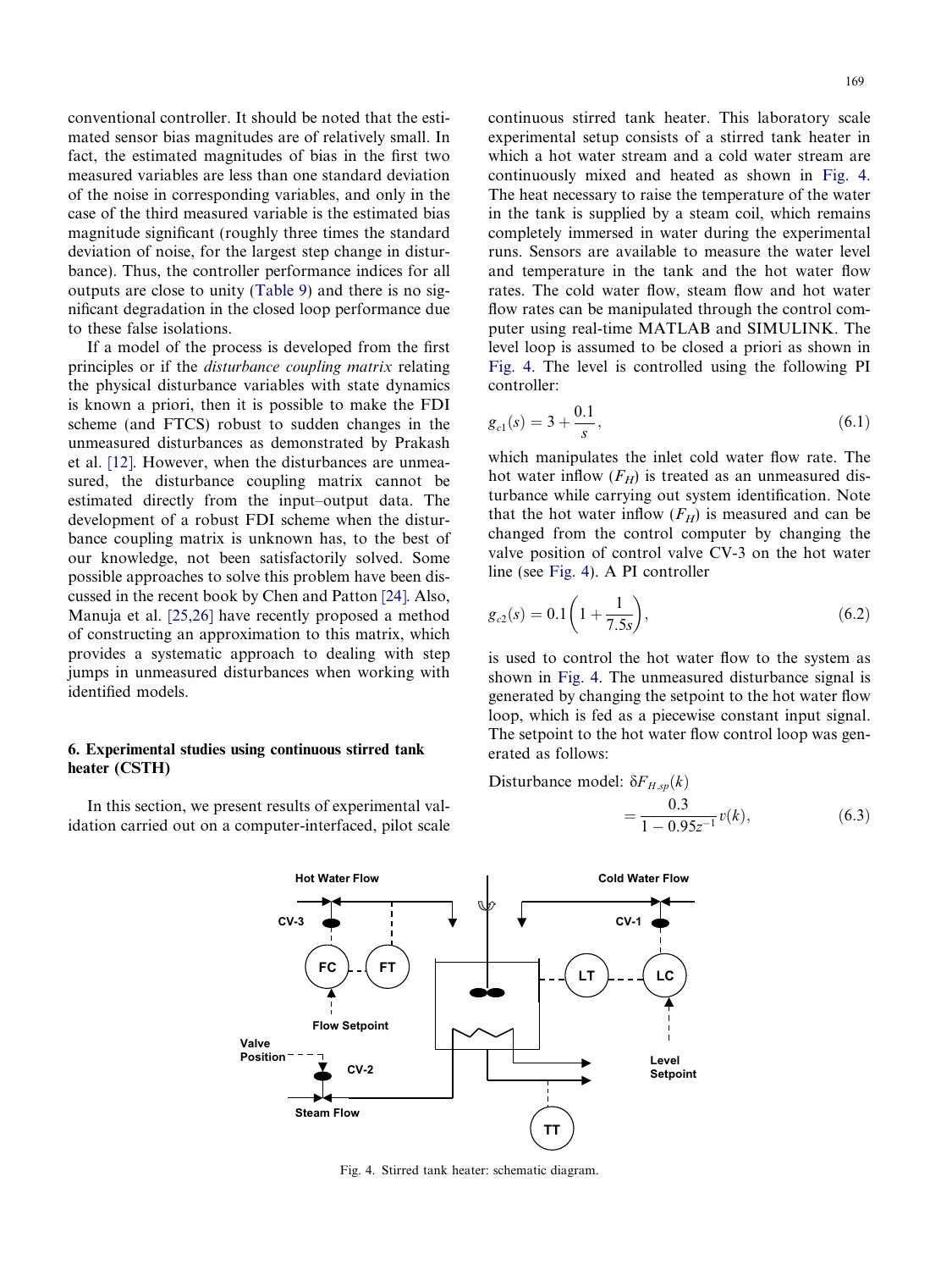<span id="page-13-0"></span>where  $\delta F_{H,s}(k) = F_{H,s}(k) - F_{H,sp}$  (in mA) represents setpoint to the hot water flow loop and  $v(k)$  represents zero mean Gaussian white noise sequence with  $\sigma_v = 1$ . The steady state operating setpoint for hot water flow is fixed at  $F_{H,sp} = 0.11111/s$  (7 mA). The sampling time is chosen as 1 s.

The minimal order state space model for this system [\(2.1\)–\(2.2\)](#page-2-0) identified using GOBF parameterization (see ([\[20\]](#page-18-0)) for details) is used for developing the MPC controllers and a GLR based fault diagnosis scheme in the simulation studies. Note that the model development exercise was carried using data generated in the month of July 2001 while the experimental verification of MPC and FTCS schemes were conducted in the month of October 2001. As a consequence, the operating points were different which is reflected in the average steady state steam valve position at the desired steady state operating point

 $\overline{h} = 20.52$  cm (12 mA),  $\overline{T} = 45.2$  °C (11 mA),  $\overline{S}_v = 36.25\%$  (9.8 mA) (in July).  $\overline{S}_v = 48.75\%$  (11.8 mA) (in October).

The shift in the operating point also introduced some plant model mismatch in terms of process gains and unmeasured disturbance characteristics. Despite the fact that we have not considered such drifts in unmeasured disturbances and parameter variations as faults, we point out that a controller with integral action is capable of rejecting such faults to a limited extent. Thus, such faults of low severity will not impair the performance of our fault tolerant scheme. This is vindicated by the experimental results which we present below.

## 6.1. Model predictive control

As one of the main objectives of this work is to compare the disturbance rejection capabilities of CMPC and SSMPC formulations, we have deliberately introduced large magnitude unmeasured disturbances into the system. The effect of these disturbances on the measured outputs when manipulated inputs are held constant at their respective steady state operating points is shown in Fig. 5. As evident from this figure, these disturbances induce large magnitude oscillations in both the measured outputs ( $\pm 1$  cm in level and  $\pm 3$  °C in temperature) in the absence of any control action. In the regulatory control problem, the CMPC and SSMPC controllers are expected to reject these stationary disturbances as well as step changes in the hot water flow rate.

In order to make a fair comparison of the regulatory performances of the unconstrained CMPC and SSMPC formulations, these controllers were developed using identical prediction horizon  $(p)$ , control horizon  $(q)$ , error weighting matrix  $(\mathbf{W}_E)$  and input move weighting matrix  $(\mathbf{W}_U)$ . These tuning parameters are as follows:



Fig. 5. CSTH: Output variations due to unmeasured disturbances when manipulated input are held constant.

$$
p = 150, \quad q = 10, \quad \mathbf{W}_S = [\mathbf{0}],
$$

$$
\mathbf{W}_E = \begin{bmatrix} 0.1 & 0 \\ 0 & 1 \end{bmatrix}, \quad \mathbf{W}_U = \begin{bmatrix} 0.5 & 0 \\ 0 & 0.6 \end{bmatrix}.
$$

The minimal order innovations form of state space model of the form Eqs. [\(2.1\) and \(2.2\)](#page-2-0) developed in the accompanying paper [\[20\]](#page-18-0) was used to develop the SSMPC and the CMPC controllers. Note that the deterministic components of the models used for the development of the SSMPC and the CMPC controller are identical. The main difference between the two controllers was the stochastic component of the prediction model. While tuning the SSMPC controller, two artificial states in the augmented state space model were introduced by choosing the following tuning parameters:

$$
\Gamma_{\beta} = \Gamma, \quad \mathbf{Q}_{\beta} = \begin{bmatrix} 10^{-5} & 0 \\ 0 & 10^{-5} \end{bmatrix},
$$
  

$$
\mathbf{C}_{\eta} = [0], \quad \mathbf{Q}_{\eta} = [0],
$$

where [0] represents the null matrix. Furthermore, identical stochastic realizations were used to generate the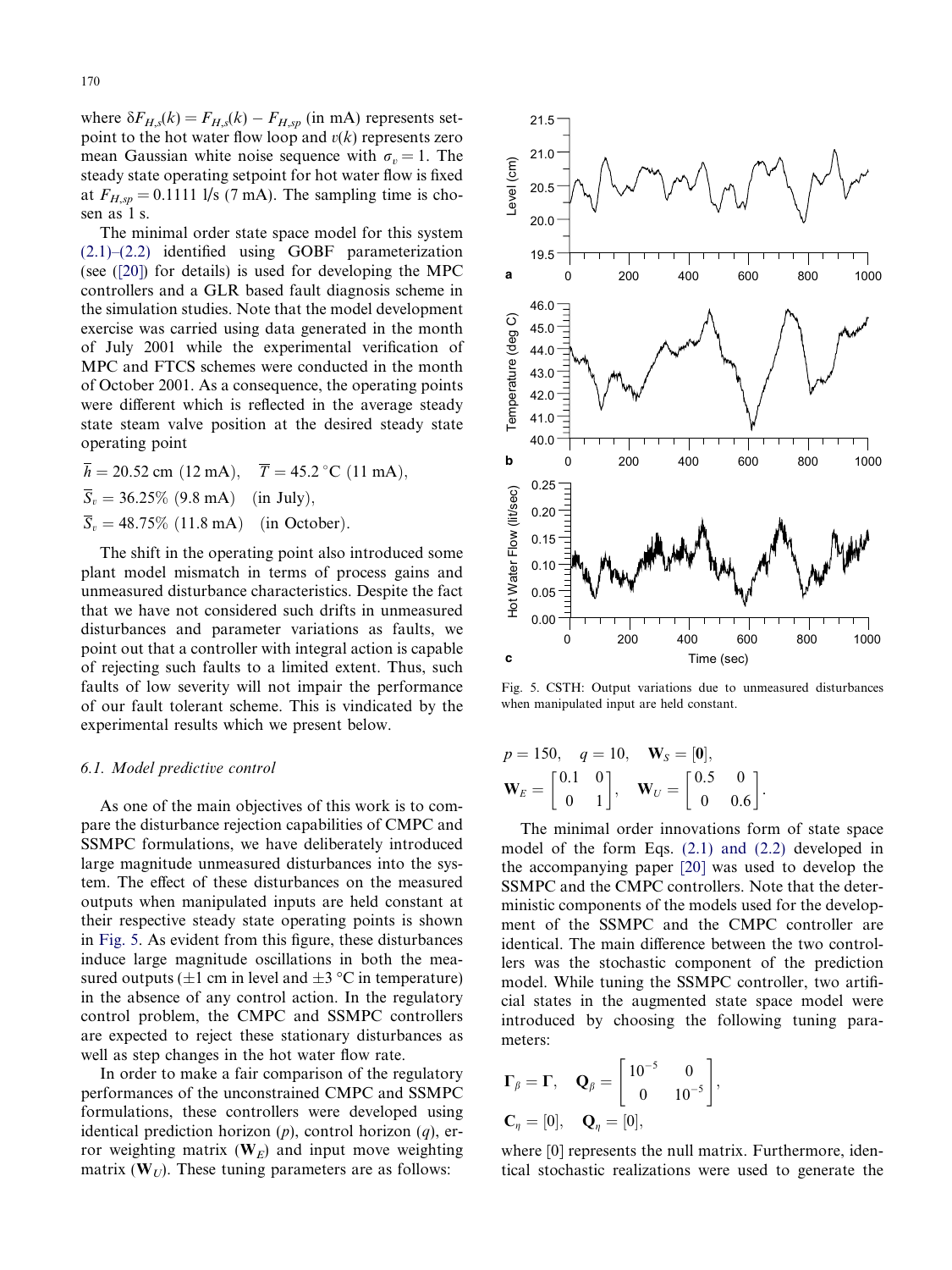unmeasured disturbance (represented by the setpoint to hot water flow control loop), for testing regulatory performance of both the controllers. No constraints were imposed either on the manipulated inputs or the predicted outputs in the SSMPC or the CMPC formulations.

In addition to the random fluctuations of the hot water flow setpoint, a step jump of magnitude 3 mA (0.0963 l/s, 87% of the initial mean flow) was introduced in the hot water flow setpoint at 500th sampling instant in each case. The resulting hot water flow behavior is given in Fig. 7(c) for the experimental run with CMPC and in [Fig. 9](#page-15-0)(c) for experimental run with SSMPC. Figs. 6 and 7 show the output and manipulated input responses generated using CMPC while [Figs. 8 and 9](#page-15-0) present the output and manipulated input responses generated using SSMPC. [Table 10](#page-15-0) presents comparison of regulatory performances based on maximum deviation from the setpoint, ISE values and performance index defined by Eq. [\(5.1\)](#page-8-0).

From Figs. 6 and 8, it may be observed that both the formulations are able to achieve considerable reduction in the output variabilities around the initial and the final steady states ( $\pm 0.2$  cm in level and  $\pm 1$  °C in temperature) when compared to the open loop response (see [Fig. 5\)](#page-13-0). From [Table 10,](#page-15-0) it is also clear that the SSMPC



Fig. 6. CSTH: Rejection of step jump in unmeasured disturbance using CMPC controller: output responses.



Fig. 7. CSTH: Rejection of step jump in unmeasured disturbance using CMPC controller: manipulated input and unmeasured disturbance profiles.

formulation performs better than the CMPC formulation in terms of deviations from the setpoints and ISE values while rejecting the step change in the unmeasured disturbances. However, relatively smaller variability of the outputs in the case of SSMPC is achieved at the cost of larger variability of the manipulated inputs. This is reflected in the fact that the J values for SSMPC and CMPC are comparable. (Note that all the on-line computations have been carried out using models expressed in mA units. Thus, it is convenient to compare values of J reported in [Table 10](#page-15-0) in terms of  $(mA)^2$ , as mA units offer a common basis to express all inputs and outputs.)

## 6.2. Fault tolerant control

The on-line FDI scheme is developed by hypothesizing that biases (step jumps) can occur in any one of the two sensors (temperature and level) and any one of the two manipulated inputs. The parameters used in the on-line fault diagnosis scheme are as follows: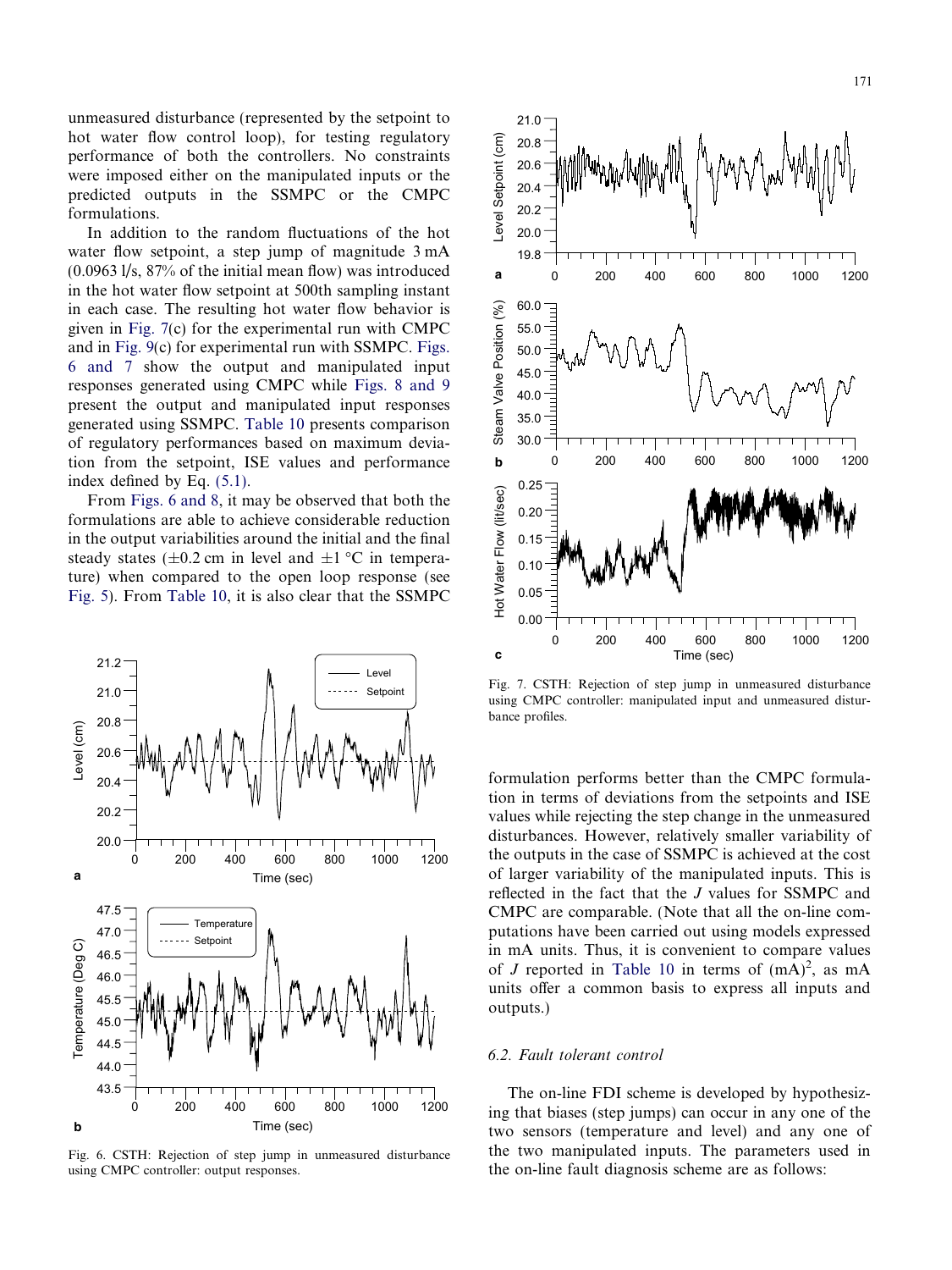<span id="page-15-0"></span>

Fig. 8. CSTH: Rejection of step jump in unmeasured disturbance using SSMPC controller—output responses.

| Window length $N$                                    | 100 sampling<br>instants |
|------------------------------------------------------|--------------------------|
| Level of significance for FDT, $\alpha_{\text{FDT}}$ | 0.2                      |
| Level of significance for FCT, $\alpha_{\text{FCT}}$ | 0.01                     |

The controller used is the unconstrained conventional MPC controller described in the above section. The efficacy of the proposed fault tolerant control scheme was tested for the following three cases

- *Sensor bias*: Bias in the temperature measurement,
- *Actuator bias*: Bias in the steam valve position,
- Sequential fault: Bias in temperature measurement followed by a bias in the steam valve position.

Note that fault identification is carried out in presence of continuously changing unmeasured disturbance in hot water flow. Characteristics of this distur-

Table 10 CSTH: Regulatory performances of CMPC and SSMPC



Fig. 9. CSTH: Rejection of step jump in unmeasured disturbance using SSMPC controller—manipulated input and unmeasured distur-<br>bance profiles.

bance are given in the accompanying paper [\[20\]](#page-18-0) (see [Fig. 5](#page-13-0)(c)).

# 6.2.1. Sensor bias

A persistent bias of magnitude 0.4 mA (equivalent to 2.5  $\degree$ C) was introduced in the sampled temperature measurement as a step jump at sampling instant 500. The occurrence of fault is detected within one sampling instant by FDT and confirmed at 601st sampling instant by FCT. The FDI scheme correctly isolated the bias in temperature sensor and the maximum likelihood estimate of bias was obtained as 0.4058 mA (equivalent to 2.55 °C). The fault accommodation started at 601st instant using the estimated fault position and magnitude. The results of closed loop performance with and without fault accommodation in the presence of fault are shown

| Controller   | $\max y_1(k) $ (cm) | $\max y_2(k) $ (°C) | $ISE(y_1)$ (cm <sup>2</sup> ) | $ISE(y_2)$ (°C <sup>2</sup> ) | $J$ (mA <sup>2</sup> ) |
|--------------|---------------------|---------------------|-------------------------------|-------------------------------|------------------------|
| <b>CMPC</b>  | 0.6207              | .8408               | 2.4780                        | 14.928                        | 10.24                  |
| <b>SSMPC</b> | 0.3653              | . . 5216            | 9.4608                        | 110.176                       | 10.72                  |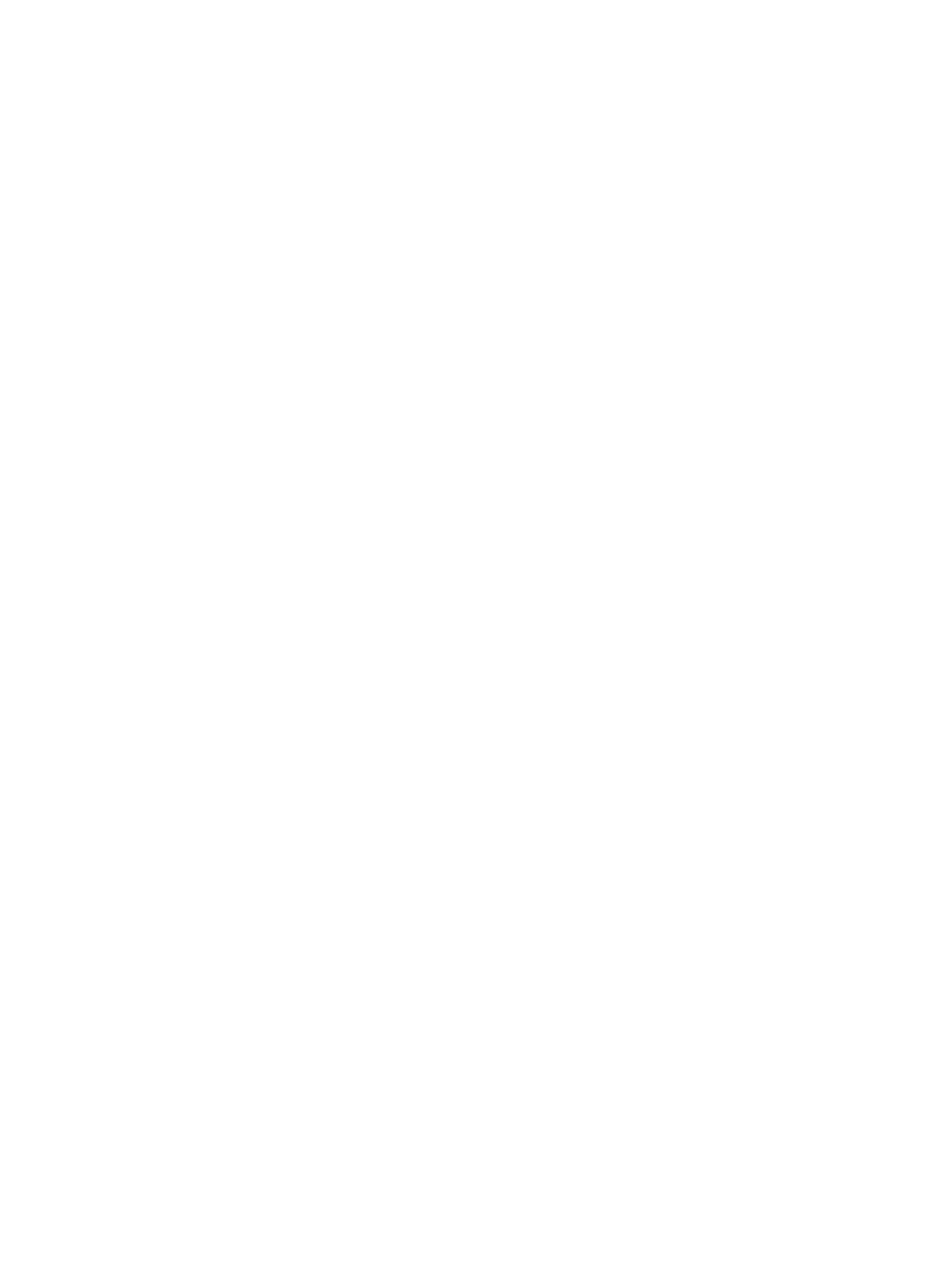$<+$